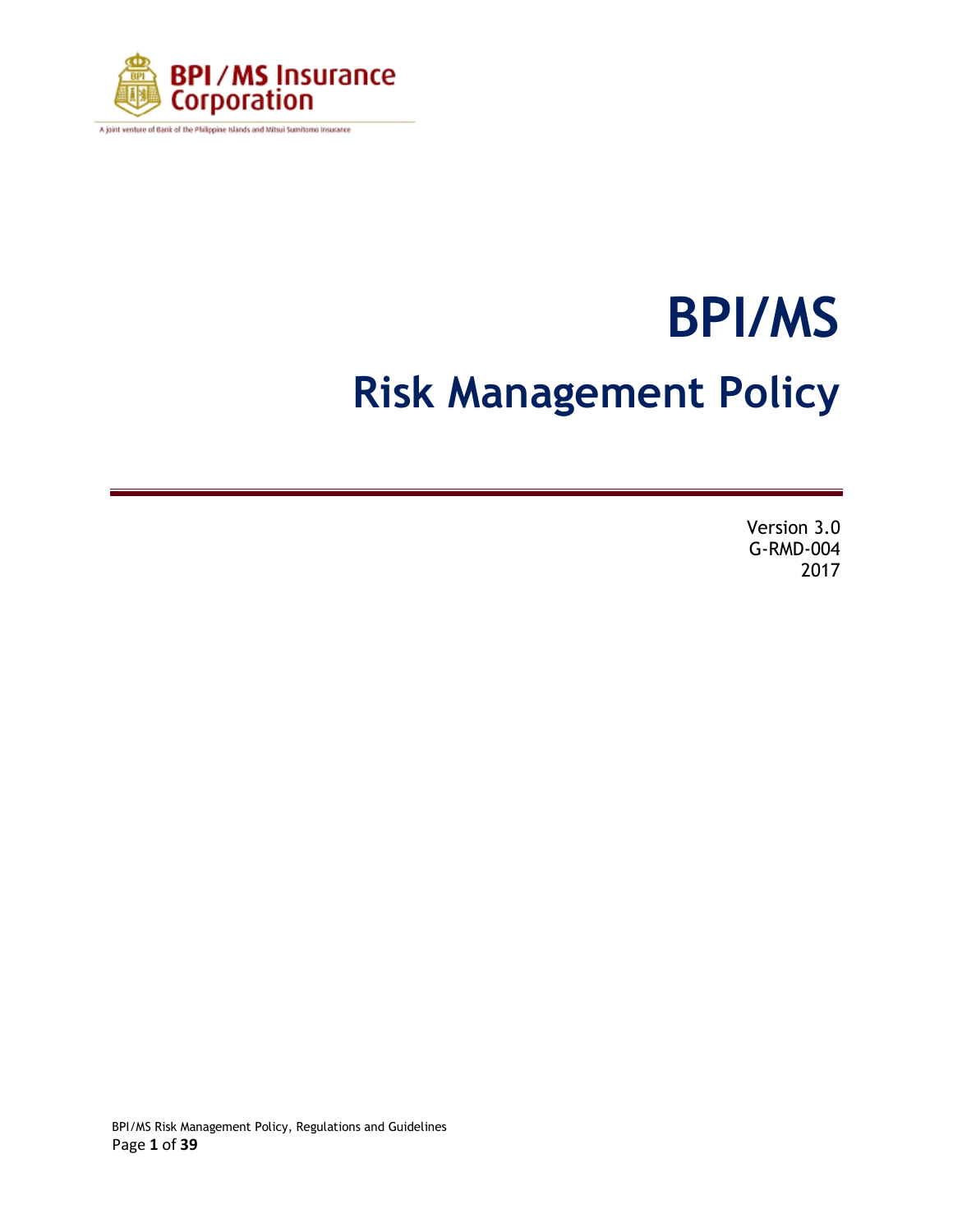# **Revision History Summary**

| <b>Version</b> | <b>Effective date</b> | <b>Description of Change</b>                                                                                                                                                                                                  |  |  |
|----------------|-----------------------|-------------------------------------------------------------------------------------------------------------------------------------------------------------------------------------------------------------------------------|--|--|
| 1.0            | March 6, 2010         | Initial Issue                                                                                                                                                                                                                 |  |  |
| 1.1            | September 1,<br>2012  | Change in Asset Management Risk Portion (BPI/MS Risk<br>Management Policy)                                                                                                                                                    |  |  |
|                |                       | - Annually, at the Board of Directors' fourth quarter<br>meeting, AMTG shall present to the Board for its review<br>the performance of the investment portfolio and the<br>recommended strategies and outlook for the future. |  |  |
| 2.0            | December 4,<br>2014   | Adoption of MSI Risk Management Framework but will still<br>observe and comply with requirements of the BPI Risk<br>Management Office.                                                                                        |  |  |
| 3.0            | <b>July 1, 2017</b>   | Change in policy owner and manager<br>The use of term Compliance and Risk Management Working<br>Committee was changed to Risk Management Working<br>Committee<br>Change in document code from G-RMD-04 to G-RMD-004           |  |  |

ENDORSED BY:

| MASAYUKI TAKHASHI     | KOICHIRO KAWASAKI         | MA. PERPETUA A. CUTIONGCO    |
|-----------------------|---------------------------|------------------------------|
| YASUHIRO KANO         | ANTHONY LOU M. BERNABE    | NESTOR MAURICE JR. C. DANTES |
| ALBERTO C. SANTOS JR. | DANIELLE MARIA SALES-TORT | MERLINA P. MENDOZA           |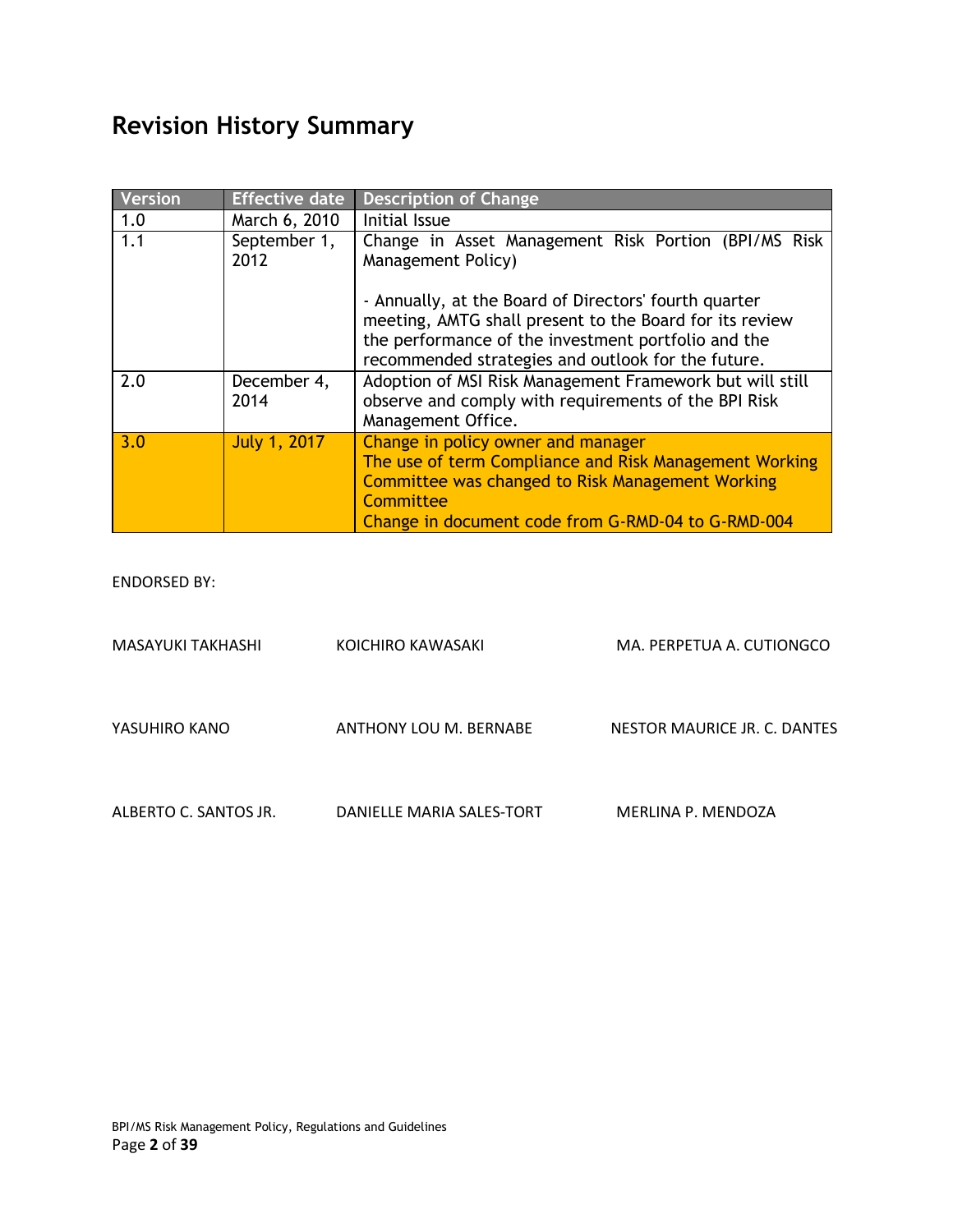# **CONTENTS**

| 1. |                                                                                        |  |
|----|----------------------------------------------------------------------------------------|--|
| 2. |                                                                                        |  |
| 3. |                                                                                        |  |
| 4. |                                                                                        |  |
|    |                                                                                        |  |
|    |                                                                                        |  |
|    |                                                                                        |  |
|    |                                                                                        |  |
|    |                                                                                        |  |
|    | Regulation No.5 - Risk Escalation Procedures for Deteriorated New or Emerging Risks 18 |  |
|    |                                                                                        |  |
|    |                                                                                        |  |
|    |                                                                                        |  |
|    |                                                                                        |  |
|    |                                                                                        |  |
|    |                                                                                        |  |
|    |                                                                                        |  |
|    |                                                                                        |  |
|    |                                                                                        |  |
|    |                                                                                        |  |
|    |                                                                                        |  |
|    |                                                                                        |  |
|    | Appendix 4 - Financial Materiality Thresholds for Individual Business Units 30         |  |
|    |                                                                                        |  |
|    |                                                                                        |  |
|    |                                                                                        |  |
|    |                                                                                        |  |
|    |                                                                                        |  |
|    |                                                                                        |  |
|    |                                                                                        |  |
|    |                                                                                        |  |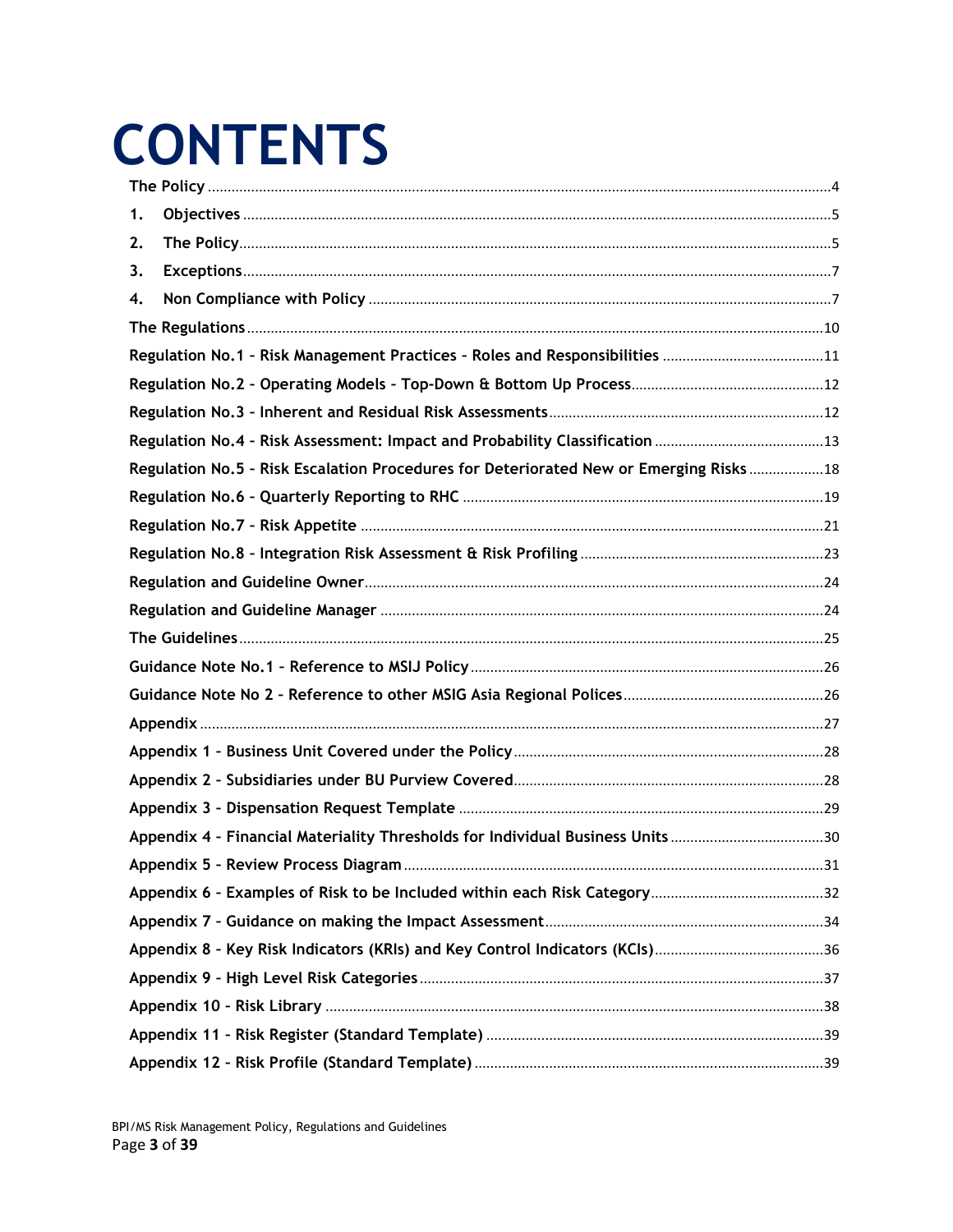# <span id="page-3-0"></span>**The Policy**

# **Version 3.0**

BPI/MS Risk Management Policy, Regulations and Guidelines Page **4** of **39**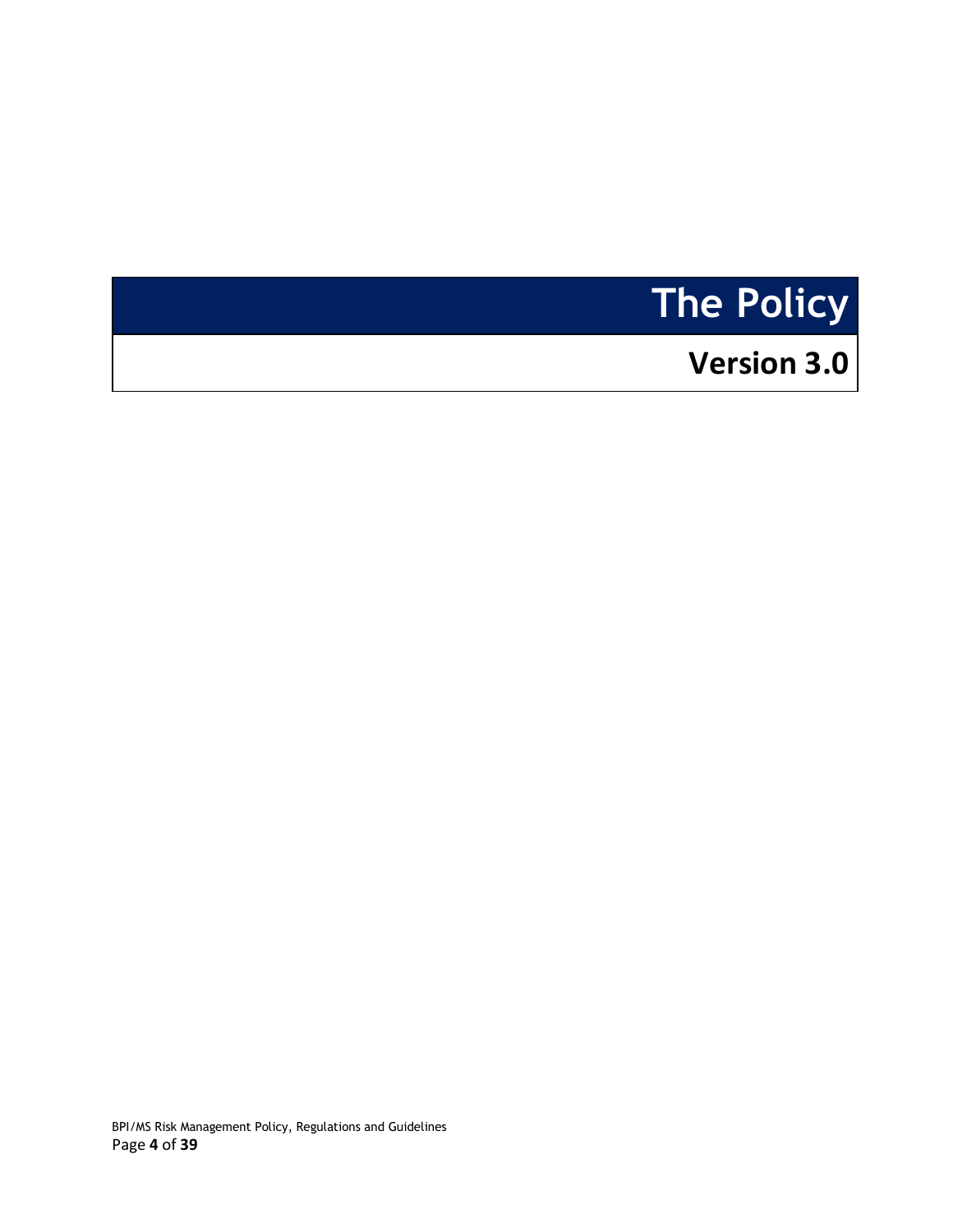MSIG Asia will have a robust and consistent set of procedures in place to ensure a strong risk management culture exists in all operations; and that all material risks are identified, evaluated and, where necessary, effectively mitigated. BUs (Business Units – under this Policy BPI/MS), will only accept risks where the reward is greater than the cost of carrying the risks, and will only accept those risks within the Groups risk appetite.

## <span id="page-4-0"></span>**1. Objectives**

- 1.1 MSIHO is responsible for setting and regularly reviewing the Groups risk appetite. This is communicated through the MSI Risk Management Policy and Guidelines for Overseas Operations, which sets the standards upon which this Policy is based, and is attached for further guidance. In the unlikely event that a situation is not covered by this Regional Risk Management Policy, BPI/MS should refer to the MSI Risk Management Policy and Guidelines for Overseas Operations.
- 1.2 BPI/MS Senior Management is responsible to their Board for risk management within their operating unit. Operational management must continually assess and manage risk as it affects the company, and escalate changes in the risk profile to their Board and RHC as necessary.
- 1.3 Reporting of risks and of changes in risk profiles along with actions to control those risks is a positive part of effective management. The Company believes in a culture of 'no surprises' and early notification of potential new risks or changes in risk profile is mandatory.
- 1.4 Risk should be managed and controlled effectively and appropriately rather than to attempt to eliminate it totally. This will enable a level of risk to be taken on that will optimize returns. Risk taking is fundamental to an insurance company but it must always be in a manner that will not jeopardize BPI/MS' solvency or reputation.
- 1.5 The above notwithstanding, BPI/MS will continue to observe and comply with the requirements of the BPI Risk Management Office (BPI RMO).

## <span id="page-4-1"></span>**2. The Policy**

#### **Principle 1 – Risk Defined**

A Risk is defined as something that may prevent BPI/MS from sustainable achievement of its objectives, both in financial and non-financial terms, including the Group being prevented from fully exploiting opportunities.

#### **Principle 2 – Risks Covered by This Policy**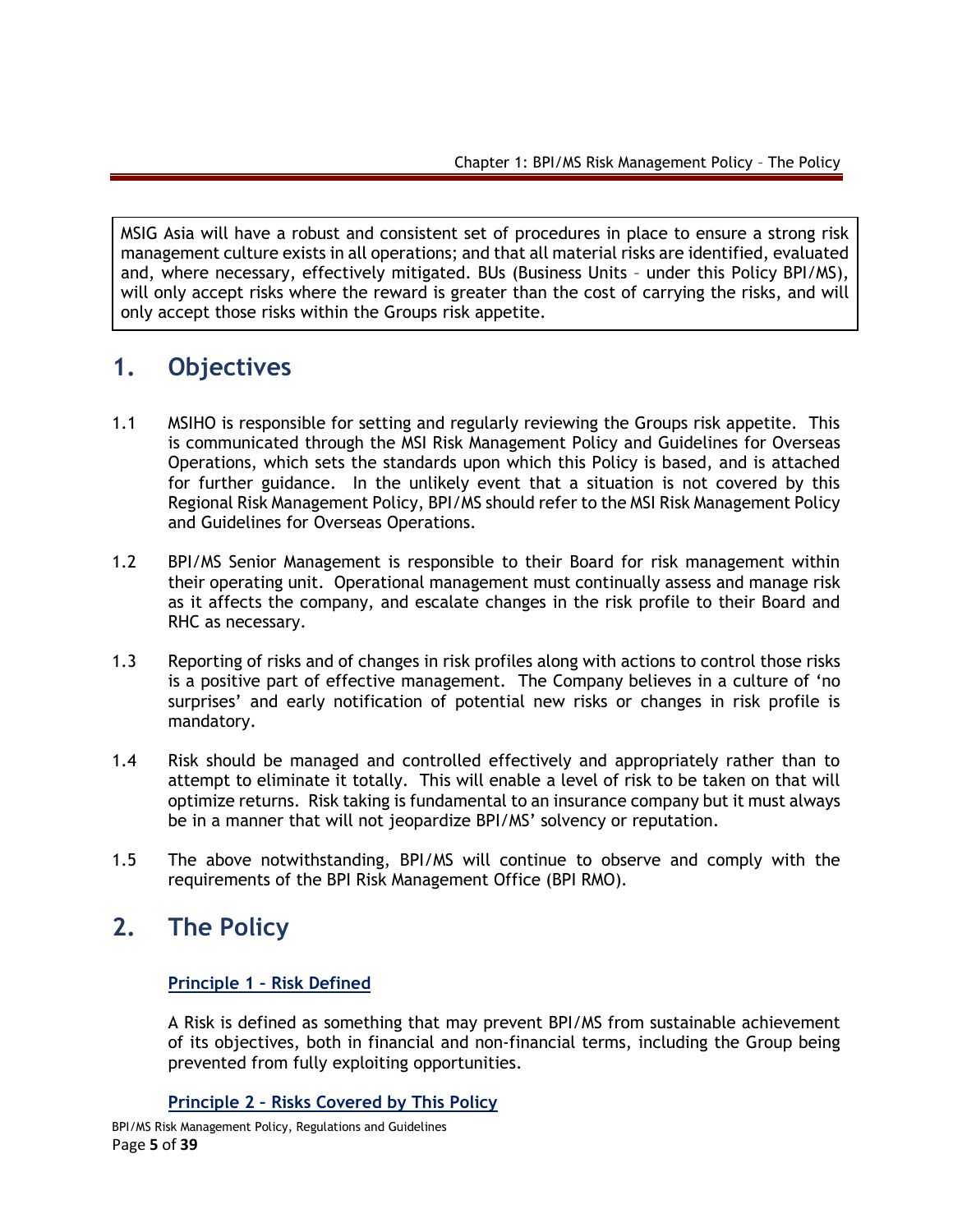This Policy covers risks arising from:

- 1. Internal sources that is internal control failures; and
- 2. External sources:
	- 2.1 Regulatory changes
	- 2.2 Government actions or changes of government
	- 2.3 Economic changes
	- 2.4 Competitors actions

**Principle 3 – Roles and Responsibilities of the BPI/MS Board and Management**

The local Board will set the BPI/MS' level of risk appetite, and monitor Risk Reports from the BPI/MS Management Team.

The local Board is also responsible for Asset Liability Management (ALM) in order to achieve BPI/MS financial targets, given its risk appetite and other constraints.

#### **Principle 4 – Roles and Responsibilities of BPI/MS Senior Management**

BPI/MS Senior Management is responsible for identifying, measuring, assessing, monitoring and reporting risks, and for putting in place effective mitigating controls where desirable. Risks across the entire business operations must be considered.

#### **Principle 5 – Formation of a Risk Management Committee**

BPI/MS Senior Management is responsible for forming a Risk Management Committee to consider risk and to assist them in discharging their responsibilities under this Policy.

#### **Principle 6 –Material Issues and Catastrophic/Critical Risks Reporting to RHC**

Material issues, such as changes in risk profiles, must be escalated promptly to RHC. Any new catastrophic or critical risks must be reported to RHC immediately, and to the local Board at the earliest opportunity.

#### **Principle 7 – Risks outside Group's Risk Appetite**

In exceptional circumstances, it may be permissible to take on risks that would normally be outside the Groups risk appetite but this must be cleared in advance with the CEO, RHC.

**Principle 8 – Roles and Responsibilities of Internal Audit**

Internal Audit is responsible for reviewing the risk profile and using this to develop audit plans that will confirm and verify the existence and effectiveness of managements mitigating controls.

#### **Principle 9 – Identifying, Assessing and Monitoring Risks**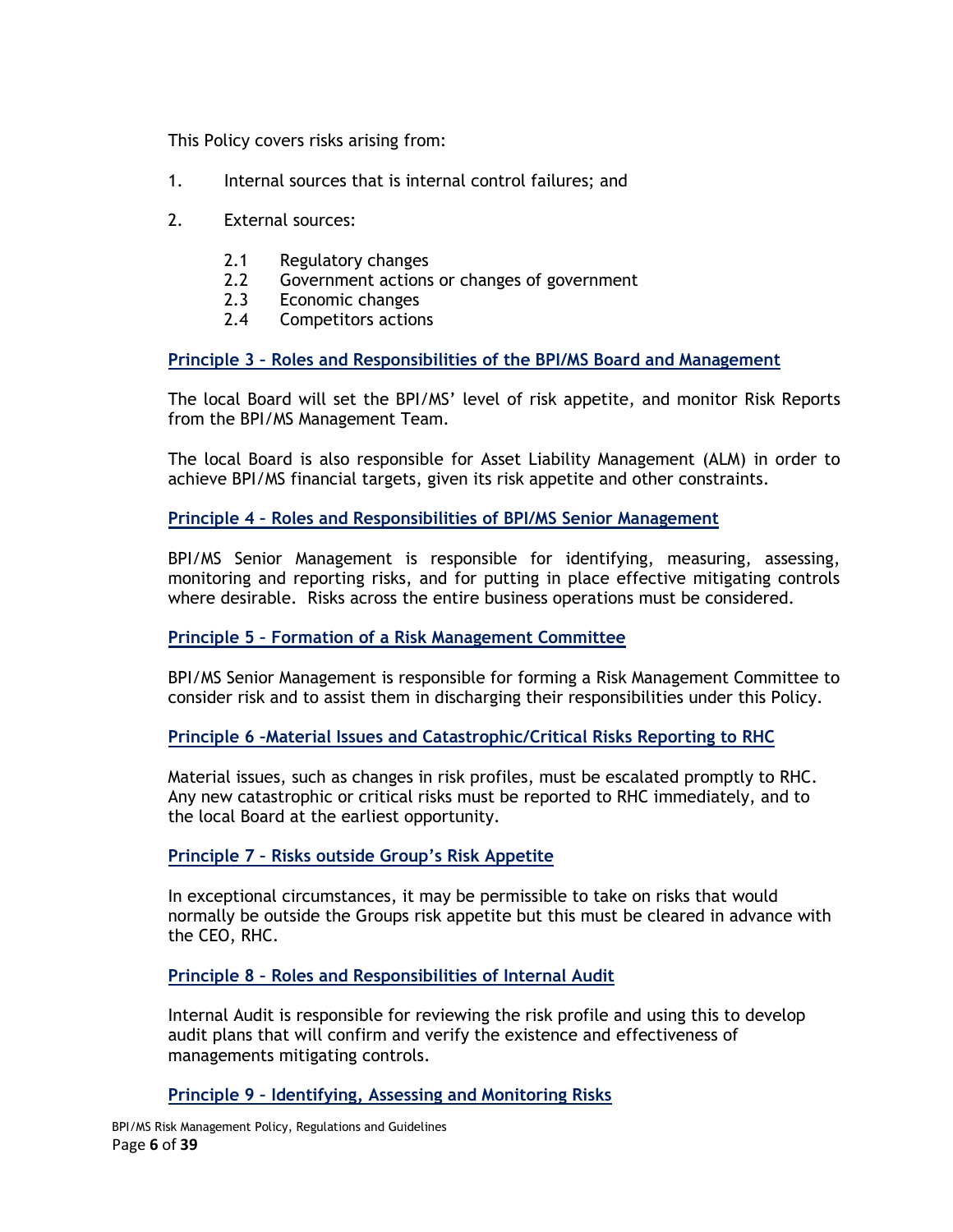Methods for identifying, assessing and monitoring risks are detailed in MSIG Asia Risk Management Regulations and Guidelines and these should be read in conjunction with this Policy.

#### **Principle 10 – Reporting Risk Profiles**

- 1. The BPI/MS risk profile is to be reported quarterly to RHC, BPI Risk Management Office (RMO) and to the local Board of Directors using the standard report.
- 2. This report must include the risk map which shows residual impact and probability of occurrence of the key risks facing BPI/MS.

### <span id="page-6-0"></span>**3. Exceptions**

3.1 There are no exceptions to this Policy.

### <span id="page-6-1"></span>**4. Non Compliance with Policy**

- 4.1 Where BPI/MS is unable to comply with specific requirements with the policy, policy owner may apply to the Policy Owner in RHC for dispensation.
- 4.2 Reasons for requesting dispensation must be given in writing.
- 4.3 All such applications will be considered on their merits.
- 4.4 Written dispensation may be given on a permanent basis, or on a transitional basis.

### **5. Policy Owner**

Masayuki Takahashi

### **6. Policy Manager**

Merlina P. Mendoza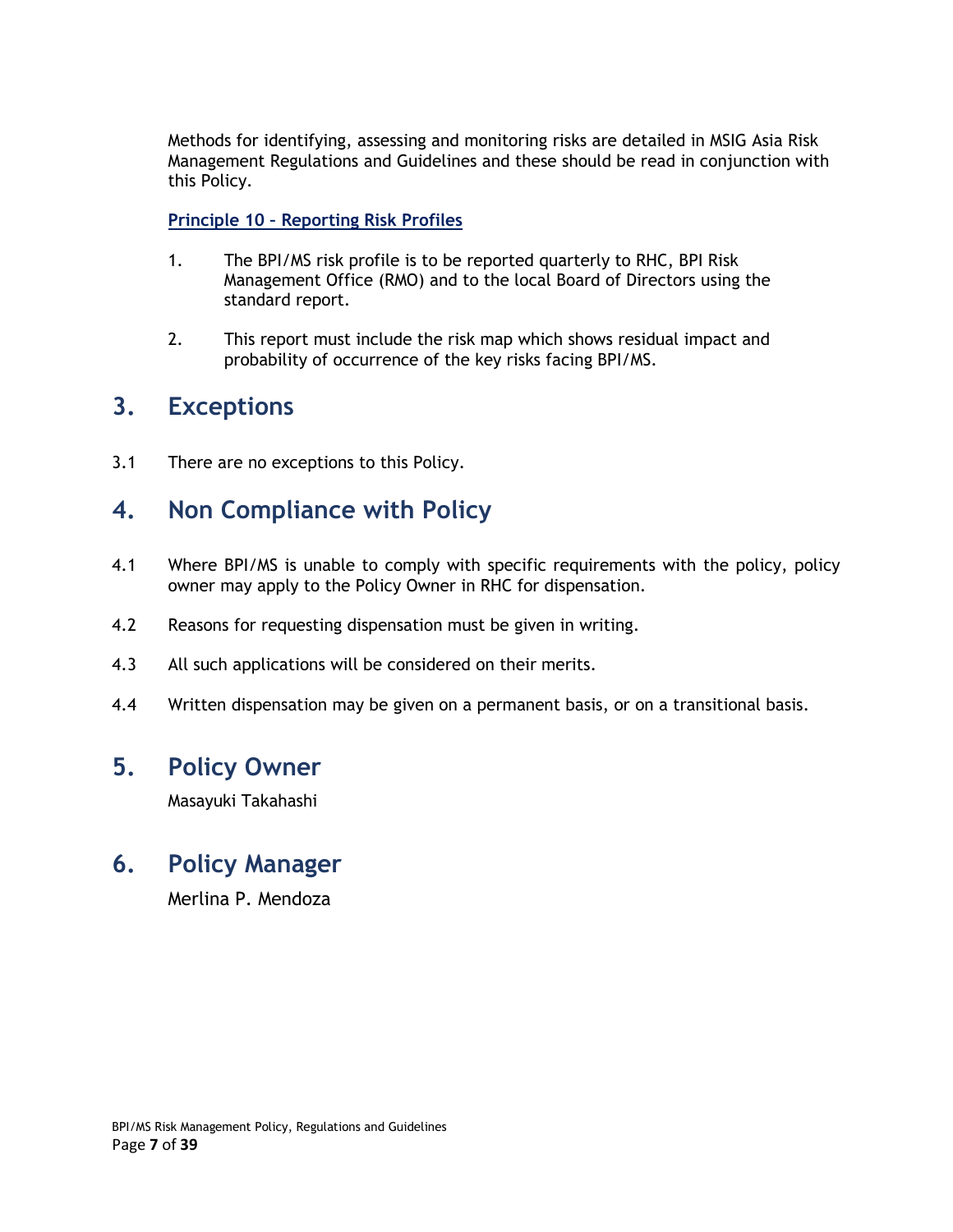

A joint venture of Bank of the Philippine Islands and Mitsui Sumitomo Insurance

# **BPI/MS Risk Management Regulations and Guidelines**

BPI/MS Risk Management Policy, Regulations and Guidelines Page **8** of **39**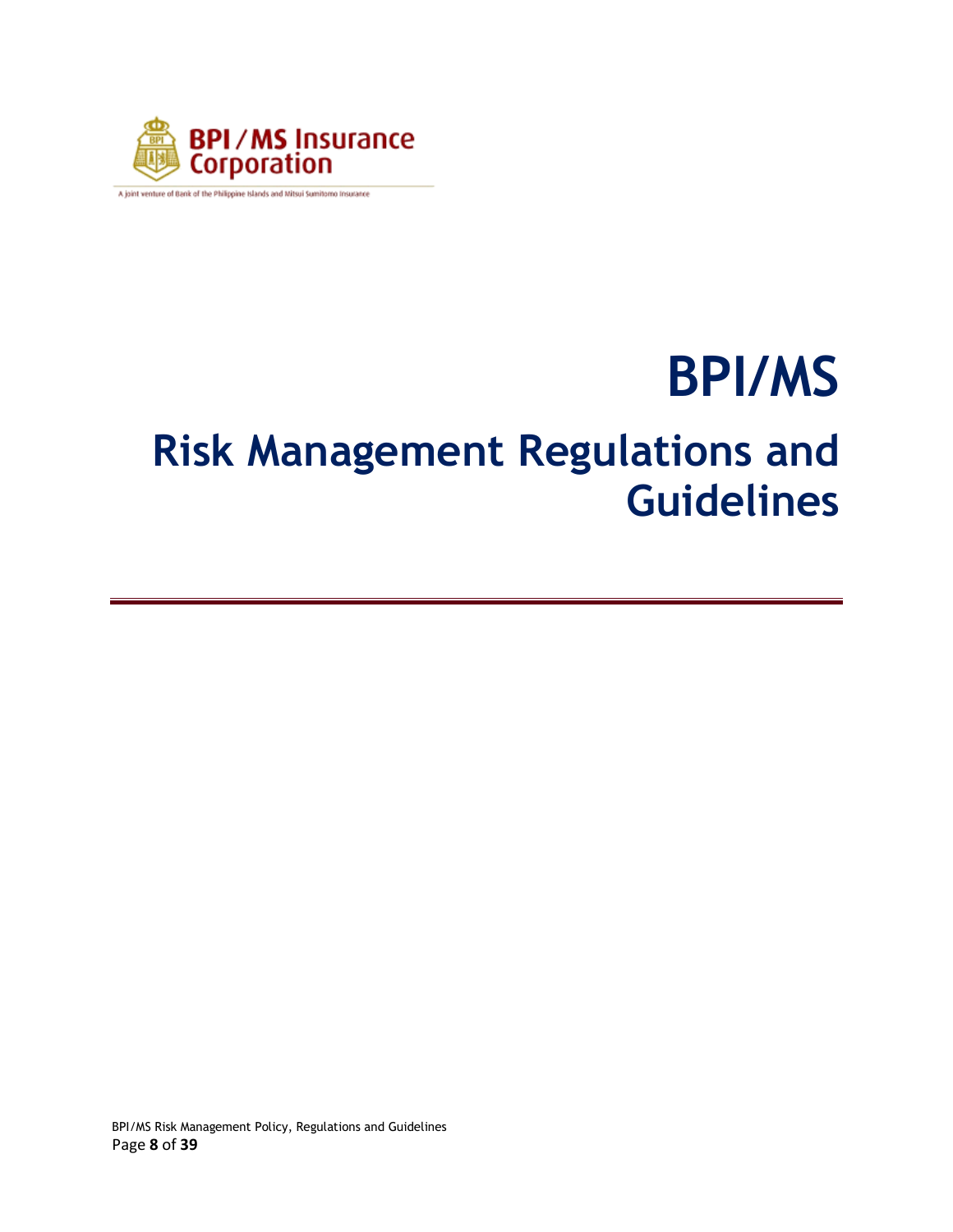ENDORSED BY:

| MASAYUKI TAKHASHI     | KOICHIRO KAWASAKI         | MA. PERPETUA A. CUTIONGCO    |
|-----------------------|---------------------------|------------------------------|
| YASUHIRO KANO         | ANTHONY LOU M. BERNABE    | NESTOR MAURICE JR. C. DANTES |
| ALBERTO C. SANTOS JR. | DANIELLE MARIA SALES-TORT | MERLINA P. MENDOZA           |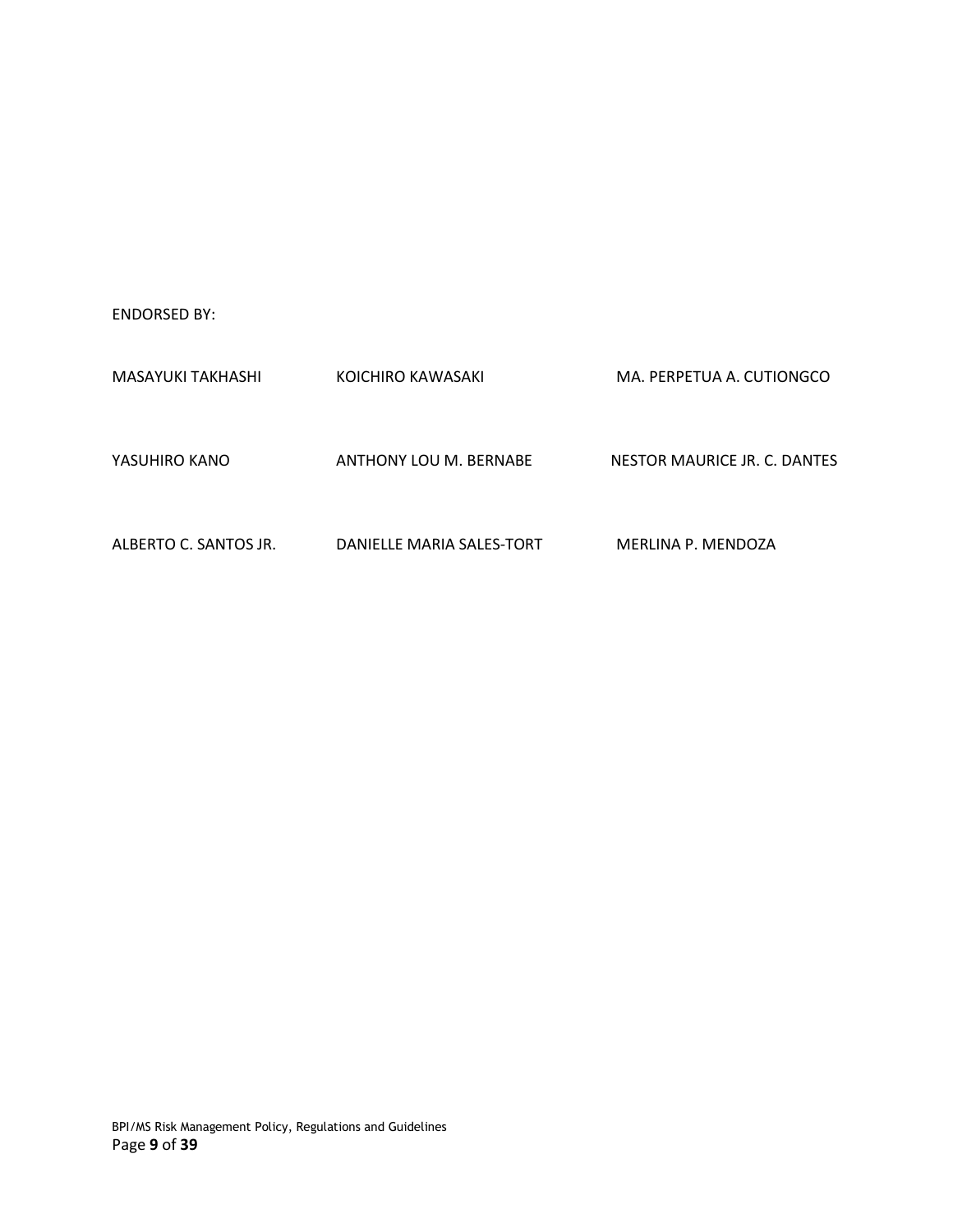BPI/MS Risk Management Policy – The Regulations

# <span id="page-9-0"></span>**The Regulations**

**Version 3.0** 

BPI/MS Risk Management Policy, Regulations and Guidelines Page **10** of **39**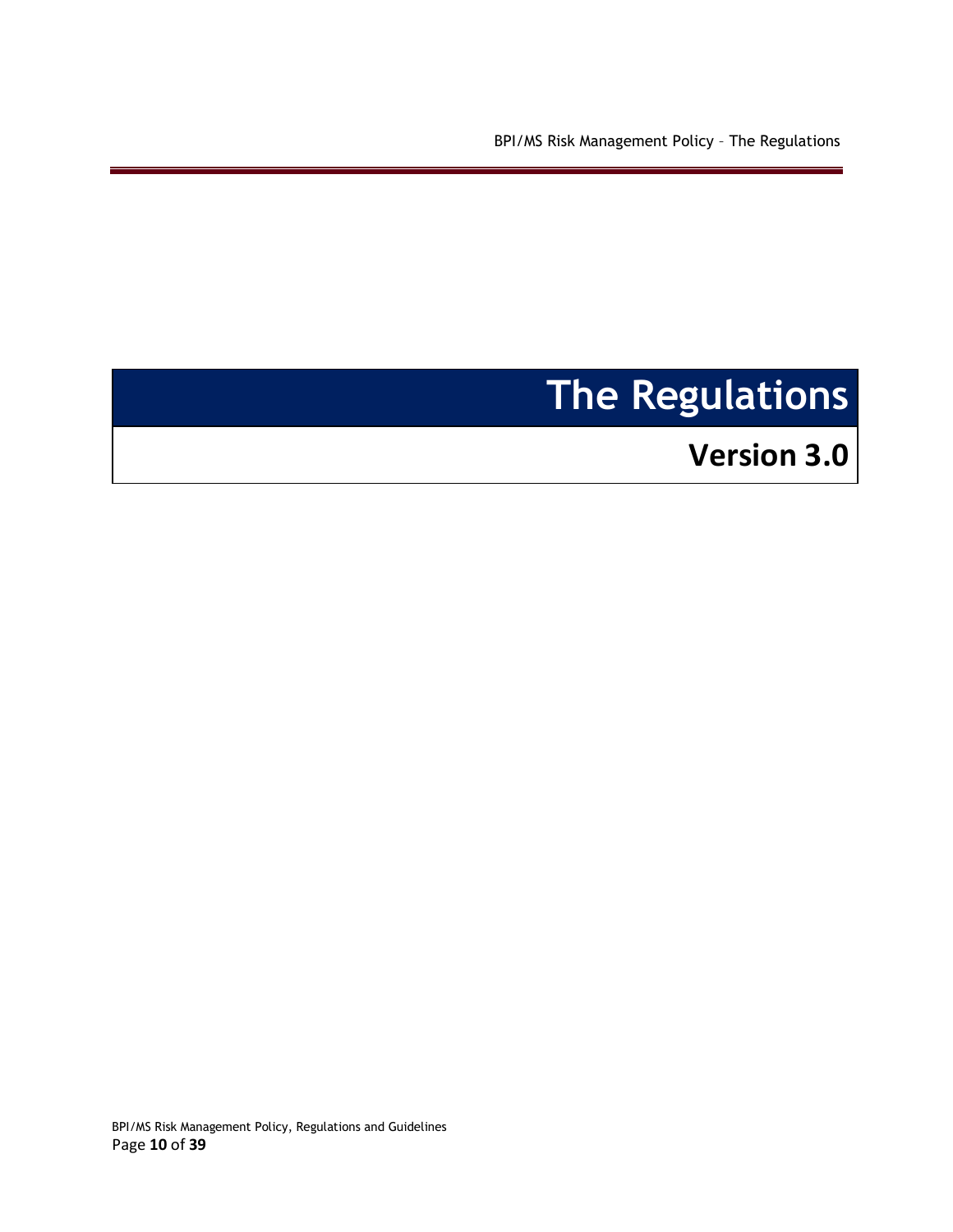# <span id="page-10-0"></span>**Regulation No.1 – Risk Management Practices – Roles and Responsibilities**

#### 1. **Line Management**

1.1 BPI/MS Management is ultimately responsible for the effective identification, management, monitoring and reporting of risks to RHC and to their local Board.

#### 2. **Risk Manager**

- 2.1 BPI/MS Management should appoint specialist risk managers who will assist them in discharging their responsibilities.
- 2.2 They will provide support and independent challenge on the completeness, accuracy and consistency of risk assessments, and adequacy of mitigating action plans.
- 2.3 They will be the point of contact on Risk Management issues between RHC and BPI/MS.
- 2.4 This may or may not be a full time position.

#### 3. **Risk Management Committee**

- 3.1 BPI/MS is recommended to form a Risk Management Committee, headed by the Risk Manager or a SMT member overseeing Risk Management, and comprising members from the main functional areas of BPI/MS.
- 3.2 Internal Audit may only be represented on the Committee as an Observer.
- 3.3 They may provide advice and consultancy but they may not make, or participate in, decisions regarding design of mitigating controls.

#### 4. **Internal Audit**

4.1 Internal Audit provides independent assurance to the BPI/MS Audit Committee on the effectiveness of the risk management framework and gives its opinion on the appropriateness of the control environment structure.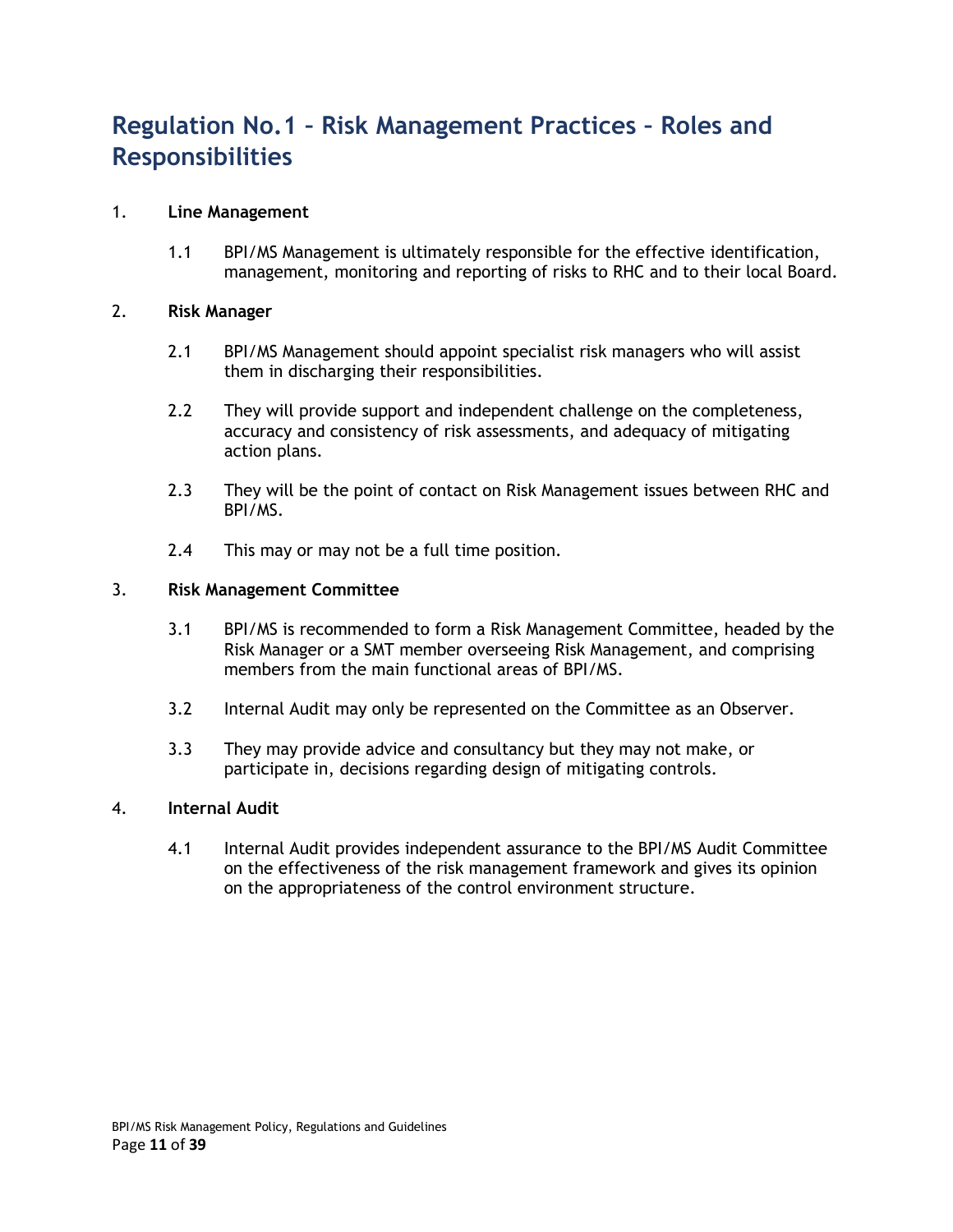# <span id="page-11-0"></span>**Regulation No.2 – Operating Models – Top-Down & Bottom Up Process**

- 1. BPI/MS should consider all risks it faces. In order to cover all significant risks comprehensively, BPI/MS should identify risks by referring to those risks as stated in the Risk Library (see refer to Appendix)
- 2. Risk identification should be through a "top-down" and "bottom-up" process. By this, it is recommended that:
	- 2.1 BPI/MS senior management team determine the risks that may hinder the achievement of their strategic business aims ("top-down");
	- 2.2 While the line managers determine the risks to key business activities within their own departments ("bottom-up").
- 3. The BPI/MS Risk Management Working Committee (RMWC) will co-ordinate these activities, offer advice and guidance in identifying risks and controls, and compile reports for RHC and the Board.
- 4. This will lead to a greater understanding and management of risk throughout BPI/MS, and ultimately throughout the Region.

## <span id="page-11-1"></span>**Regulation No.3 – Inherent and Residual Risk Assessments**

- 1. Risks should be assessed at both the inherent and residual levels, which allow greater transparency over what risks are considered to be adequately controlled.
- 2. Inherent and residual risks should be assessed by impact and probability, using the risk assessment methodology in Regulation No. 4. The impact and probability scales are set out in section 4.2.
- 3. Inherent risk is:
	- 3.1 The risk before any controls or mitigating actions are put in place; *or*
	- 3.2 The risk if the controls and mitigating actions in place all fail.
	- 3.3 Inherent risk assessment is necessary so that management may identify the "raw" risks that BPI/MS is exposed to in order to enable them to maintain management focus on the most important controls, and by internal audit as the basis for planning independent assurance work to test the effectiveness of key controls.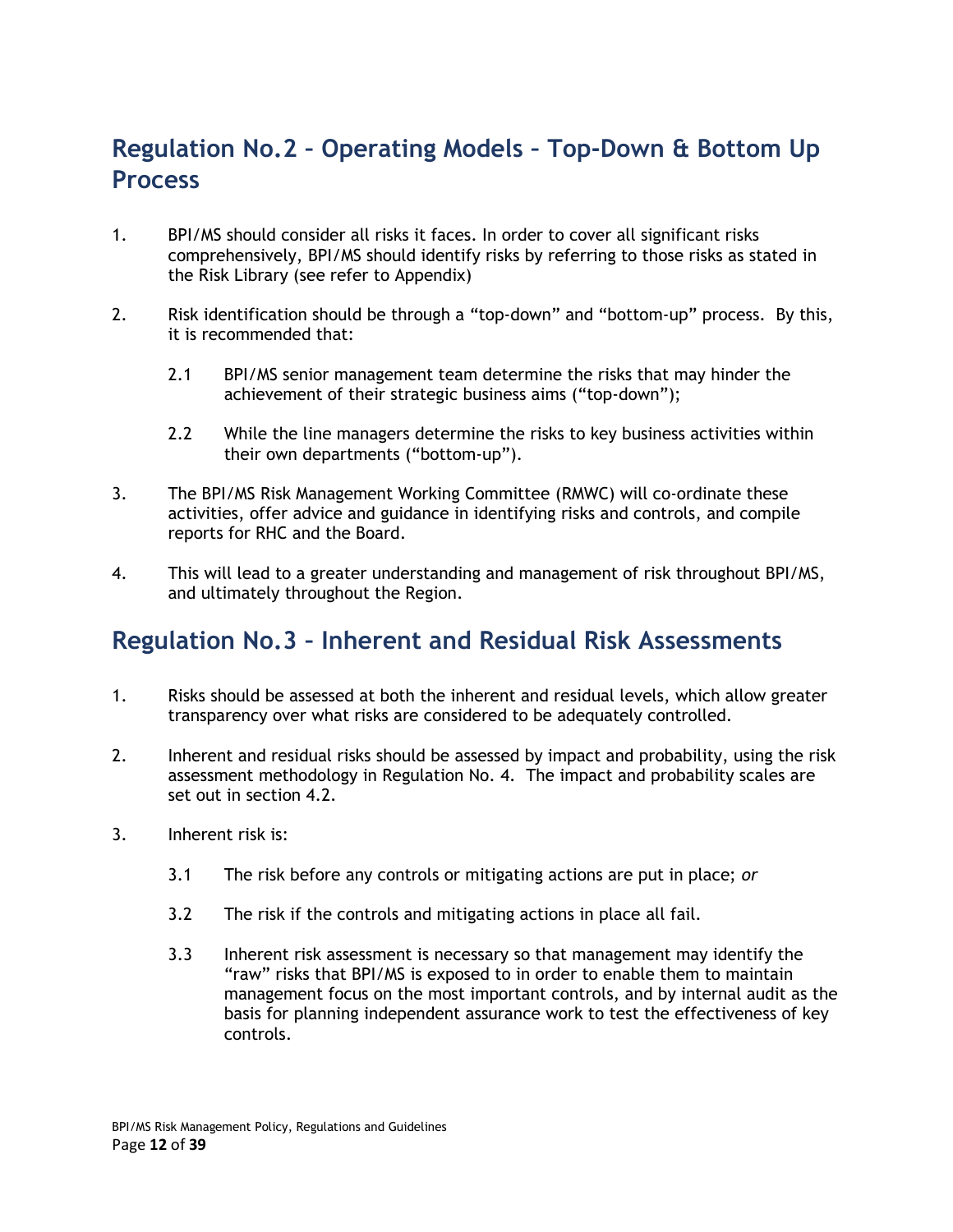- 4. Residual risk assessments enable the prioritization of risk management actions by line management, and are used in reporting both the impact and the probability of risks to RHC and the BPI/MS Audit Committee.
- 5. Residual risk is the risk remaining in BPI/MS after applying existing controls and other mitigating actions (e.g. transfers of risk). It measures the risk that the operation must carry.

# <span id="page-12-0"></span>**Regulation No.4 – Risk Assessment: Impact and Probability Classification**

#### 4.2

#### 1. **Overall Approach to Risk Assessment**

- 1.1 A common approach to determining the relative scale of issues, in terms of both impact and probability, and for the reporting of risks and audit issues is important in enable RHC to monitor risk within each operating unit on a consistent basis.
- 1.2 This also enables Internal Audit to plan their audits on a risk-based approach, relative to the BPI/MS' materiality.
- 1.3 Such consistency allows BPI/MS management to confidently prioritize risk and issues, and facilitates reporting to RHC.

#### 2. **Materiality Thresholds**

- 2.1 Setting materiality thresholds requires judgment and cannot be based on a mathematical calculation alone, as this is unlikely to result in appropriate thresholds.
- 2.2 RHC will liaise with BPI/MS to ensure that materiality thresholds are in line with Group thresholds.

#### 3. **Risk Measurement**

- 3.1 Risks are measured according to the probability and adverse impact of the event concerned, and are assessed on both an inherent and residual basis.
- 3.2 Reporting to RHC is based on residual risk levels. This ensures that management actions are concentrated on the maximum risk areas.
- 3.3 Risks are to be assessed using the following scales for impact and probability:

#### **IMPACT PROBABILITY**

Critical Remote

Catastrophic Extremely remote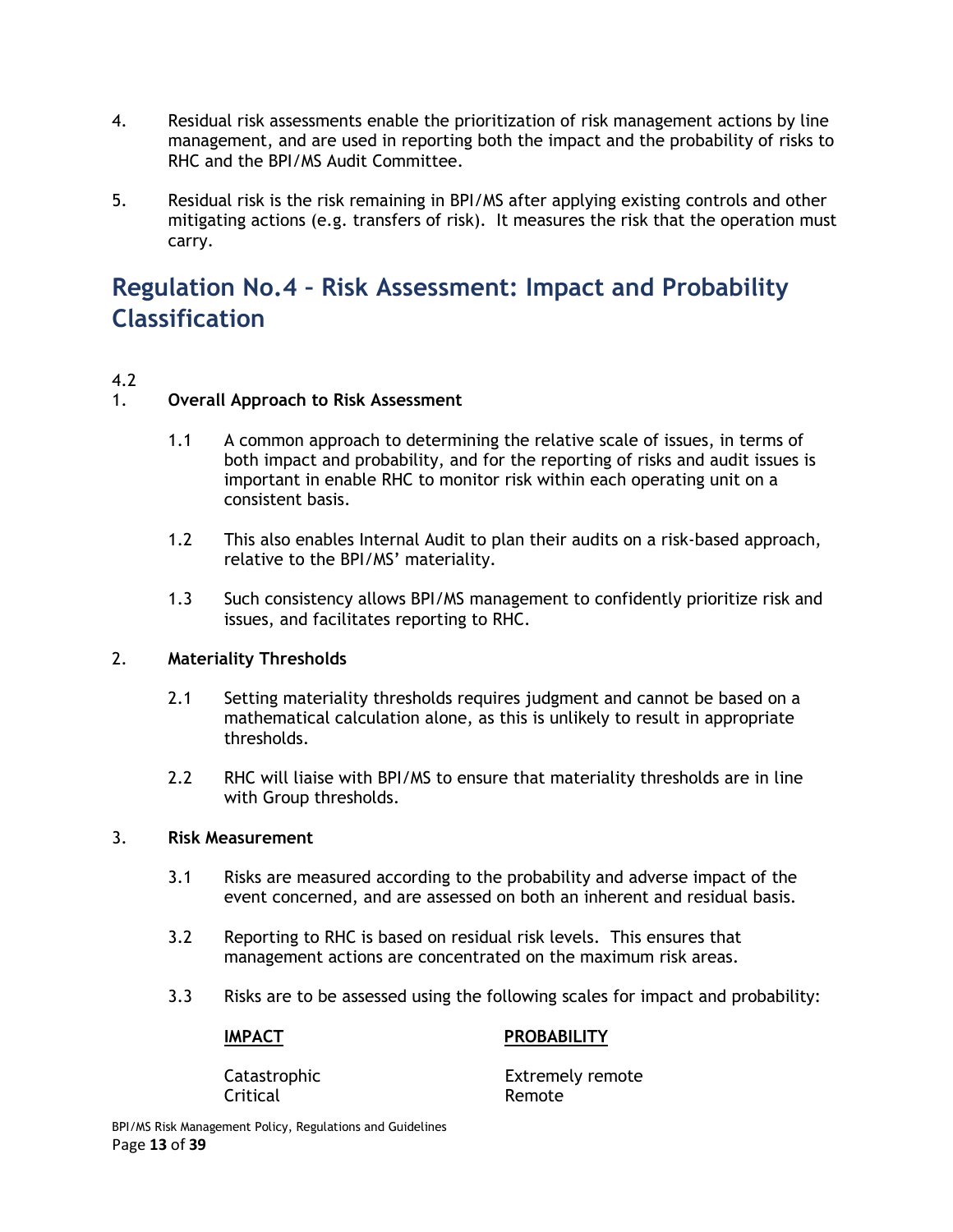| Significant | Possible         |
|-------------|------------------|
| Important   | Likely to happen |

#### 4. **Risk Rating Table**

- 4.1 The level of risk of each identified risk can be further rated as 'Low', 'Medium' or 'High' in accordance to the Risk Rating Table.
- 4.2 In the matrix below, the Risk Rating Table shows the combinations of both impact and probability risk scales.

| Impact       |           |             |          |           |
|--------------|-----------|-------------|----------|-----------|
| Catastrophic | Medium    | High        | High     | High      |
| Critical     | Medium    | Medium      | Medium   | High      |
| Significant  | Low       | Low         | Medium   | Medium    |
| Important    | Low       | Low         | Low      | Medium    |
|              | Extremely | Remote      | Possible | Likely to |
|              | Remote    |             |          | Happen    |
|              |           |             |          |           |
|              |           | Probability |          |           |

#### 5. **Financial, Operational and Reputational impact criteria**

In order to assess the impact of a risk, the consequences – actual or potential, this should be assessed on financial, operational and reputational criteria.

#### 5.1 Financial

The risk results in a measurable loss of profit reflected in the BU's net profit.

This could be through:

- An actual operating loss, or
- A failure to maximise the benefit from an opportunity, or
- From the loss of an asset (including cash or information assets), or
- Any combination of the above.

#### 5.2 Operational

The risk leads to an operational failure, including management failure, and BPI/MS fails to:

- Provide a quality service to its customers, or
- Run its business, or
- Maintain proper records, or
- Comply with laws, regulations, or policies and procedures; or
- Any combination of the above.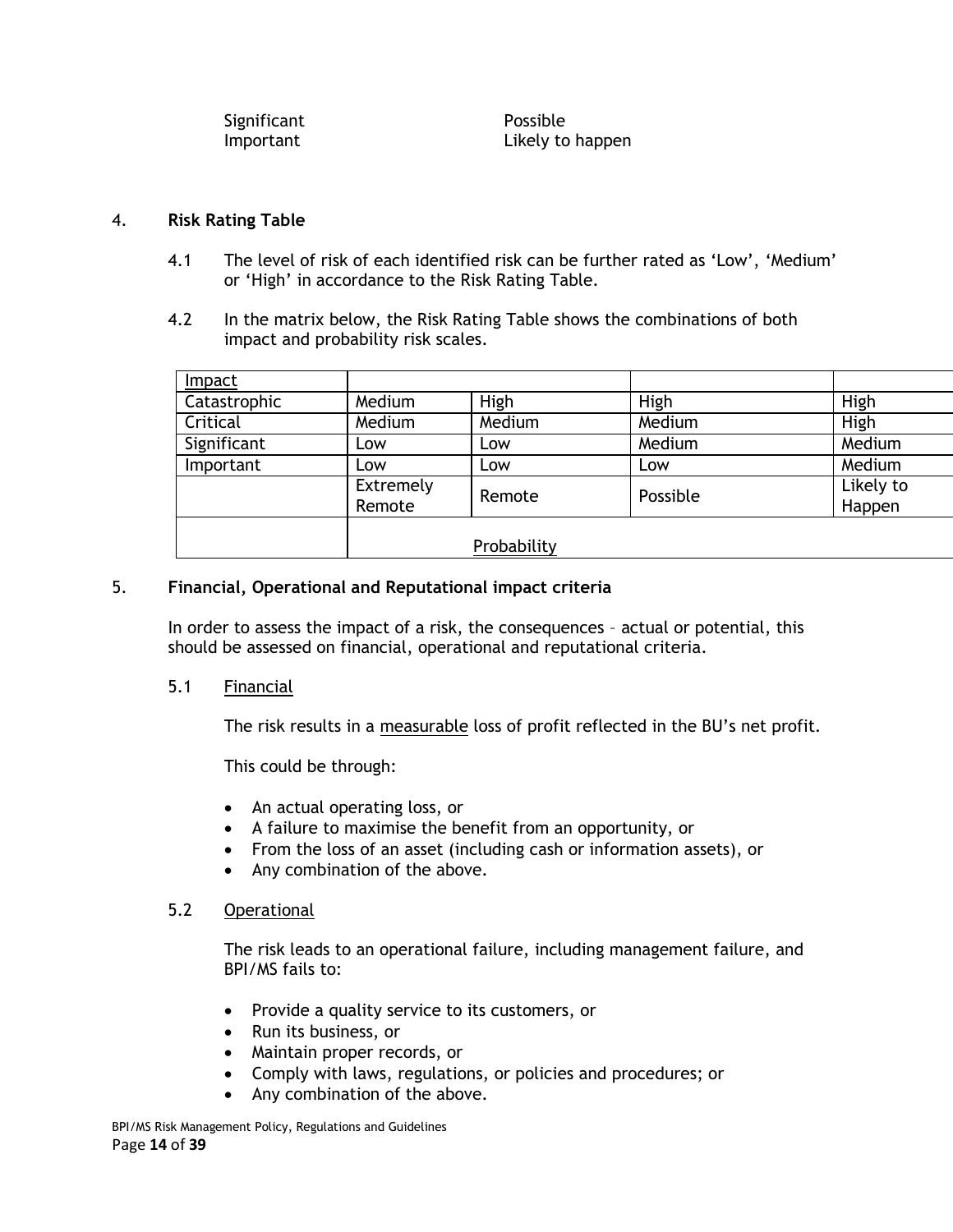#### 5.3 Reputational

 The risk has an adverse effect on the external reputation of the BPI and MSI Group.

 This may be through negative publicity in the media, or from negative comment and feedback from customers and intermediaries, or from the regulator.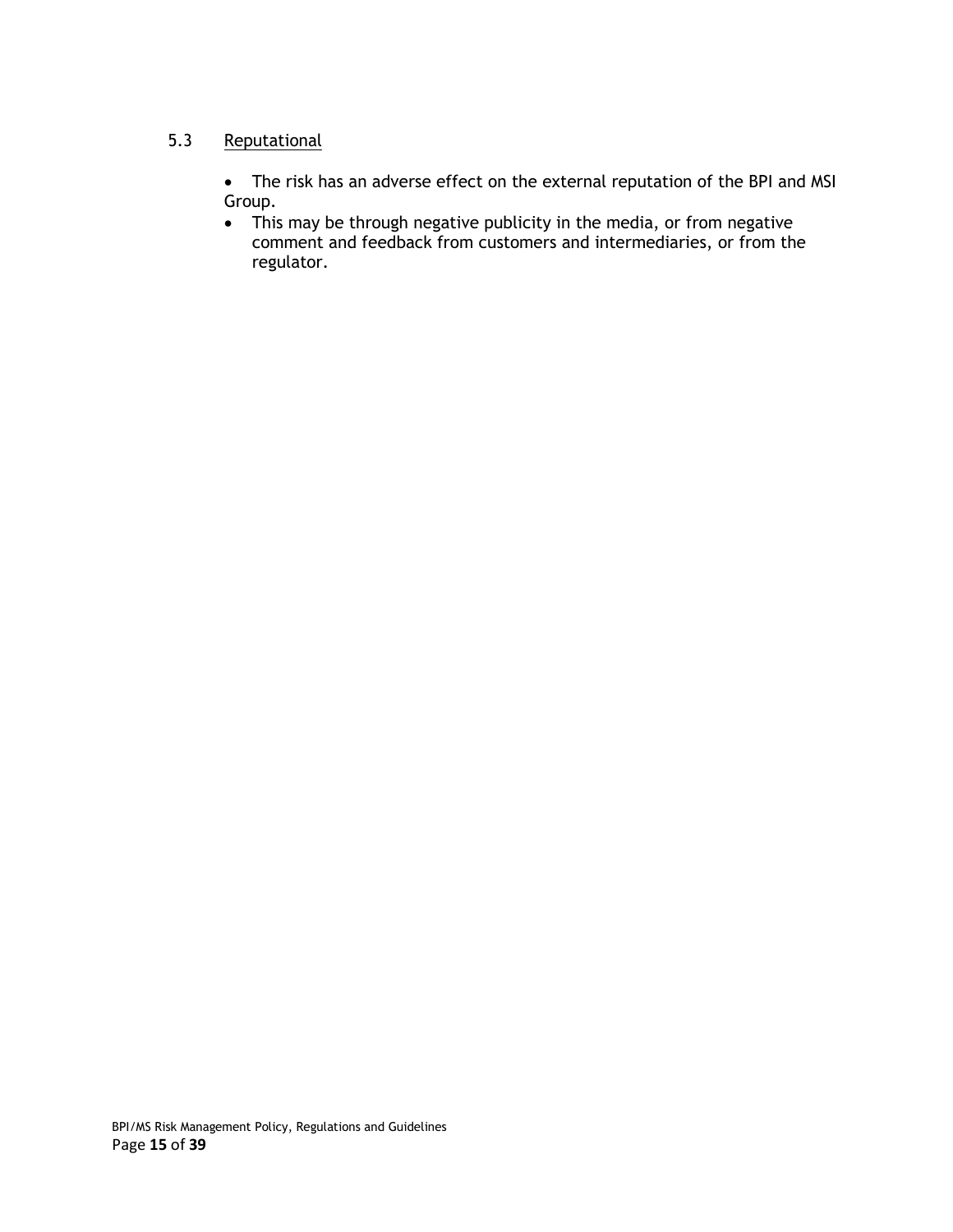#### 6. **Definitions of the 4 Impact categories**

#### 6.1 Catastrophic

- Financial: A serious threat to the viability of BPI/MS (e.g. 50% or more underachieving against operating profit), with the potential to cause the BU to cease operation.
- Operational: Irrevocable impact on BPI/MS operational performance.
- Reputational: Irretrievable damage to the BPI/MS reputation or brand, leading to a total loss of confidence by customers and intermediaries in MSI.

#### 6.2 Critical

- Financial: A serious threat to the financial condition of BPI/MS or a serious threat of failing to materially achieve its performance targets (e.g. 5% or more underachieving against operating profit).
- Operational: Major impact on BPI/MS' operational performance.
- Reputational: Major damage to the BPI/MS' reputation or brand which might be long lasting and / or difficult to overcome.
- 6.3 Significant
- Financial: Substantial effect on BPI/MS but on its own would not threaten either the financial condition of the company or achievement of its performance targets.
- Operational: Issue would require careful management with some damage at an individual customer / stakeholder level E.g. An operational failure affecting 5% - 25% of BPI/MS customers
- Reputational: Issue would require careful management with some damage at an individual customer / stakeholder level.

#### 6.4 Important

- Financial: Minor financial impact at BPI/MS level but will not materially affect company results. Typically an emerging issue or a higher risk issue mitigated down by controls.
- Operational: Issue is noticeable but easily manageable.
- Reputational: Issue is noticeable but easily manageable.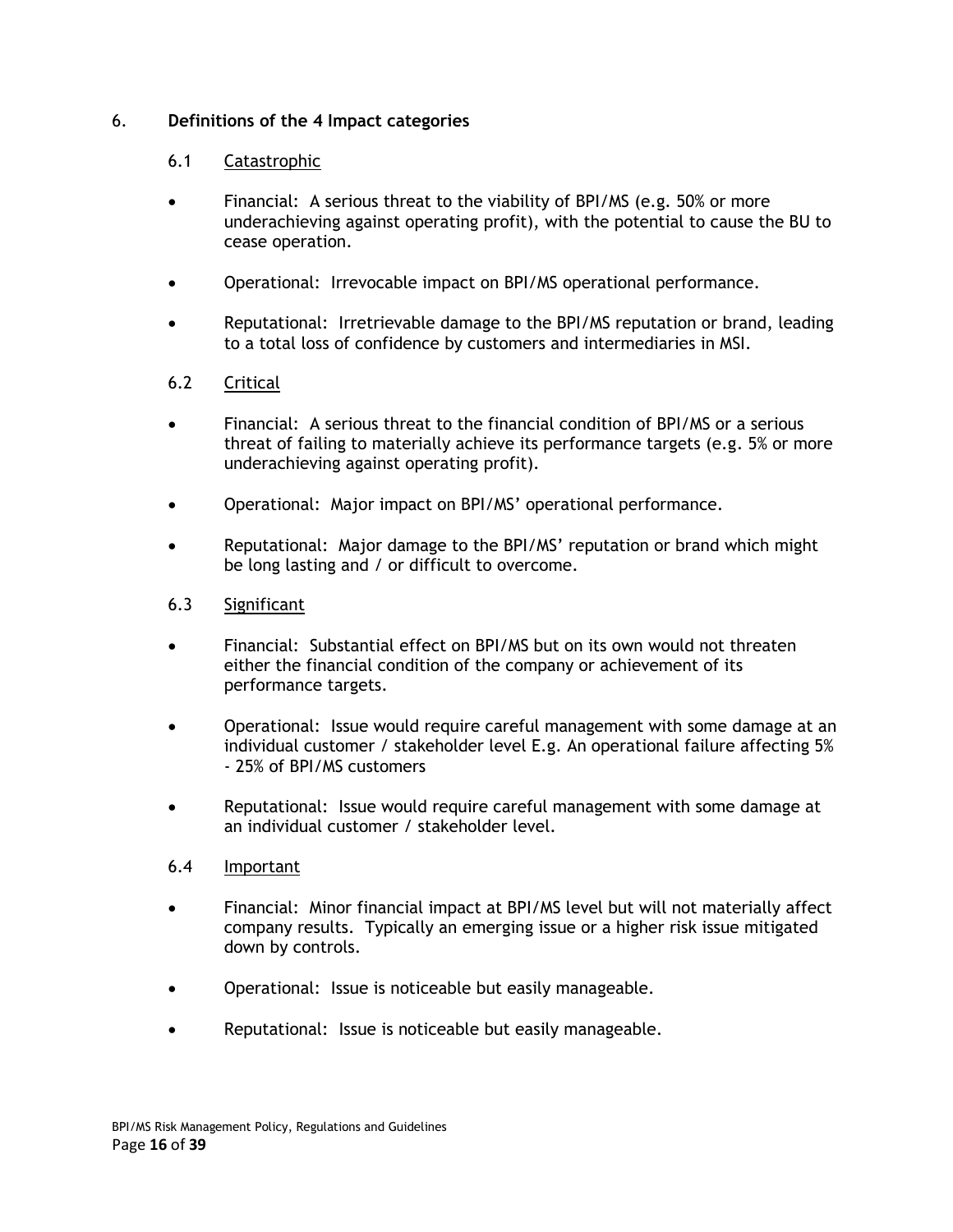#### 7. **Selecting the appropriate impact category**

- 7.1 Where a risk has a mixture of financial, operational and / or reputational consequences, the reported impact should be determined according to the highest impact arising from these criteria. For example, if a Disaster Recovery Plan failure would meet the criteria for a "critical" issue, but this incidence would result in a "catastrophic" outcome in terms of reputational damage, then the appropriate risk impact should be "catastrophic".
- 7.2 In most cases the selection of the appropriate impact category will involve the BU management team's judgment.
- 7.3 In more difficult cases, BPI/MS should consult with RHC.

#### 8. **Definitions of the 4 Probability categories**

8.1 The probability of a risk occurring is measured on the following scale, where the probabilities and likelihood of events are meant as guidelines

#### Probability of occurrence

| In 12 months            | Event likelihood |                       |
|-------------------------|------------------|-----------------------|
| <b>Extremely remote</b> | $1\%$            | 1 in 100 year event   |
| Remote                  | 4%               | 1 in 25 years         |
| Possible                | 10%              | 1 in 10 years         |
| Likely                  | > 50%            | within next 12 months |

- 8.2 Probability levels should be assessed according to the probability of the residual impact assessment occurring, and not of the related event occurring.
- 8.3 For example, where there is a risk of inadequate reserving due to an adverse weather event, say flooding, the assessment should take into account:
	- a. The likelihood of a material adverse weather event in a number of territories such adverse events can occur more than once in a year, and
	- b. The quality of the reserving controls and risk mitigation (in the form of reinsurance) that reduce this risk.
- 8.4 As a result of the assessment of both of these factors, and assuming that the controls are operating effectively, we would normally expect BPI/MS to report that the risk of inadequate reserving giving rise to a "critical" residual risk is "remote" or even "extremely remote".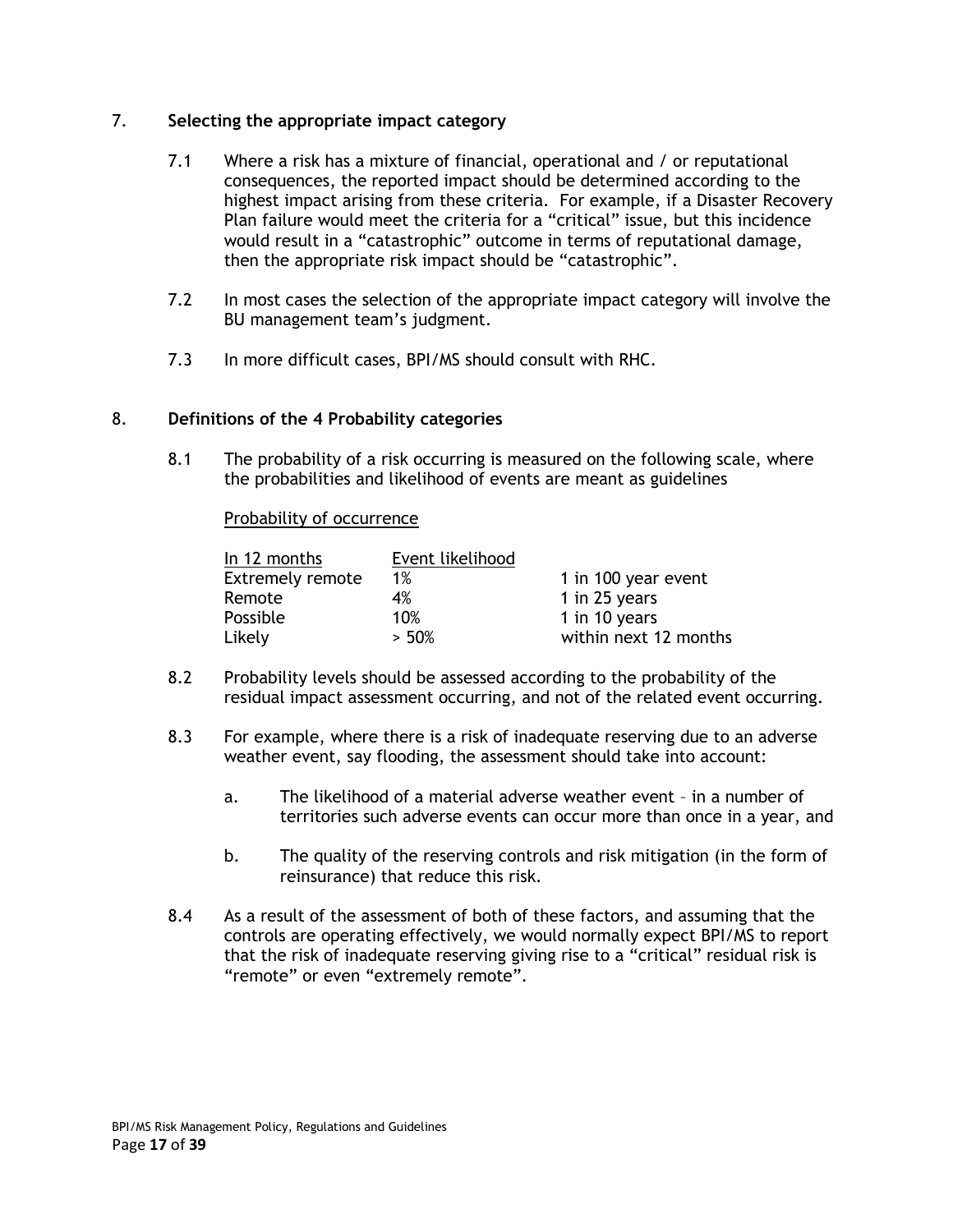# <span id="page-17-0"></span>**Regulation No.5 – Risk Escalation Procedures for Deteriorated New or Emerging Risks**

- 1. All new "catastrophic" and "critical" risks and control issues at BPI/MS materiality should be escalated to RHC immediately, as per the Policy.
- 2. Escalation should take place as follows:
	- 2.1 Clarify the residual impact of the issue:

The relevant local Head of Department, Head of Audit and BPI/MS Risk Manager, where applicable, should discuss the risk or control issue and agree its potential residual impact at BPI/MS materiality.

- 2.2 Escalate to RHC
	- Where the risk or issue is either "catastrophic" or "critical" it should be escalated to RHC immediately, in practice within 1-2 days depending upon the severity of the risk.
	- The BPI/MS President should escalate to the Regional Compliance Manager, RHC, who will then be responsible for further escalation within RHC and ultimately to Head Office if necessary.
	- Immediately after the risk or issue has been identified, there is likely to be action taken by BPI/MS to investigate it further, rather than to resolve the matter.
	- Escalation to RHC must not be delayed because an appropriate response has yet to be agreed within BPI/MS.
- 2.3 Escalate to the BPI/MS Senior Management Team
	- 2.3.1 The process for escalating the issue within BPI/MS should be determined by the company.
	- 2.3.2 This is normally undertaken by either:
	- BPI/MS Group Head responsible for the business area within which the issue has arisen; or
	- BPI/MS CFO; or
	- BPI/MS President.
- 3. Information to escalate to RHC must include:
	- 3.1 Reason(s) why the risk or audit issue has been assessed as "catastrophic" or "critical" at BPI/MS materiality, and
	- 3.2 Actions being taken to address the matter.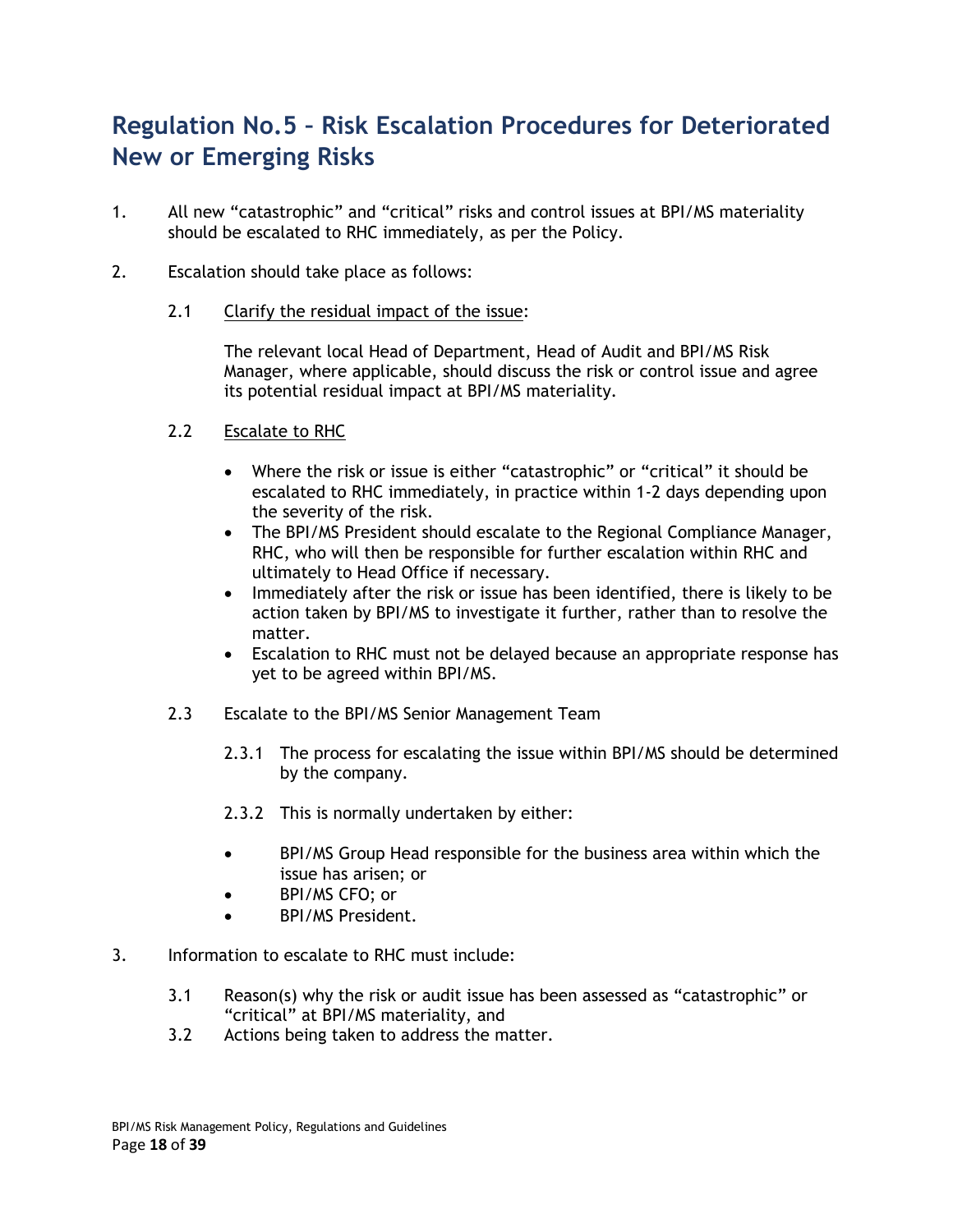- 4. Escalation to BU Board and Audit Committee:
	- 4.1 In addition to the steps set out above, the BPI/MS Group Head must escalate any new "catastrophic" risks to its Board and Audit Committee at the next appropriate meeting.

## <span id="page-18-0"></span>**Regulation No.6 – Quarterly Reporting to RHC**

#### 1. **Risk Register**

- 1.1 Risk Register is a tool for the management of identified individual risks such as "claims", "underwriting", as well as specific risks such as "solvency" and "integration risk". It is important that risks are to be registered through appropriate process of identification and assessment. In addition to being international best practice, it is a requirement of the Japanese FSA that all risks have been considered, and they will look for evidence of this when conducting their reviews.
- 1.2 Accordingly, there should be a "Risk Register" (please refer to Appendix for a template sample) showing all risks and a brief explanation of the key controls mitigating those risks, along with the risk owner. This register should be presented so that the top 12 – 15 risks are the key risks that face BPI/MS and shows what risks management are primarily concerned with managing.
- 1.3 The register should be reviewed and updated at least bi-annually: many risks may not change significantly over time, but BPI/MS management will be expected to show evidence of review, i.e. minutes of Risk Management Working Committee meetings, discussion of risk as an agenda item on Senior Management Team meetings, etc.

#### 2. **Key Risks (or "Bubble Map")**

- 2.1 The key risks identified within the Risk Register should be reported in a two dimensional graph which shows residual impact and probability.
- 2.2 The Residual Risk Map or Bubble Map (please refer to Appendix) shows each key risk as a 'bubble'. Each key risk is also supported by a more detailed written description of the risk in the Risk Profile Report. (please refer to Appendix) This includes:
	- 2.2.1 Explanation of the risk, including rationale for the impact category.
	- 2.2.2 Probability of the risk occurring, including rationale for the probability category
	- 2.2.3 Current controls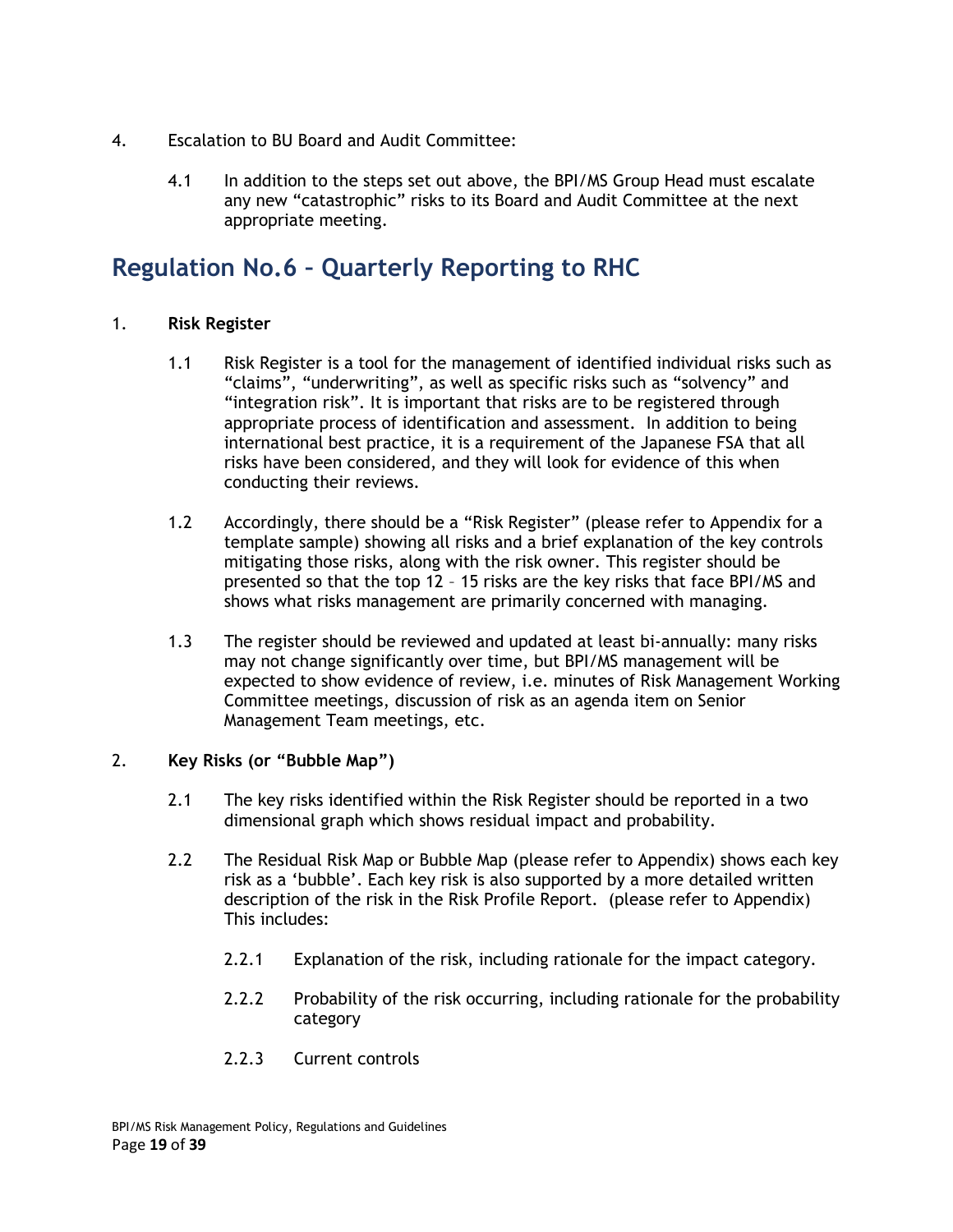- 2.2.4 Future mitigating actions. These must show who is responsible for the actions, and the implementation date. BPI/MS may include the names of other key staff involved in a particular project for their own management purposes, but it must be clear who the owner is – who is "in charge" of the action.
- 2.2.5 Where the implementation date has been passed, BPI/MS must provide an explanation of why the date was not achieved, and what actions will be taken to ensure that any new date stated will be achieved.
- 2.2.6 Risk acceptability.
- 2.2.7 Expected risk level on completion of the documented future mitigating actions
- 2.2.8 Target risk level and date by when the target level will be achieved
- 2.2.9 Business area(s) affected
- 2.2.10 BPI/MS senior manager accountable the risk owner. This will normally only be one person.
- 2.2.11 Financial impact where it is possible to estimate, and appropriate
- 2.2.12 Key Risk Indicators (KRIs) and Key Control Indicators (KCIs) where appropriate (please refer to Appendix for more details on KRIs and KCIs )
- 3. The risk report should be comprehensive and include all material risks reported under the Group Policy set. For example it should include risks reported within Financial Condition Reports and the specialist risk profiles such as the IT or Compliance risk profiles. In practice the risks reported in these specialist risk profiles are summarized to a higher level for inclusion in the BPI/MS Risk Map, with the supporting detail available for reference.
- 4. The BPI/MS risk map must be agreed with the relevant BPI/MS risk owner or manager(s) prior to submission to RHC.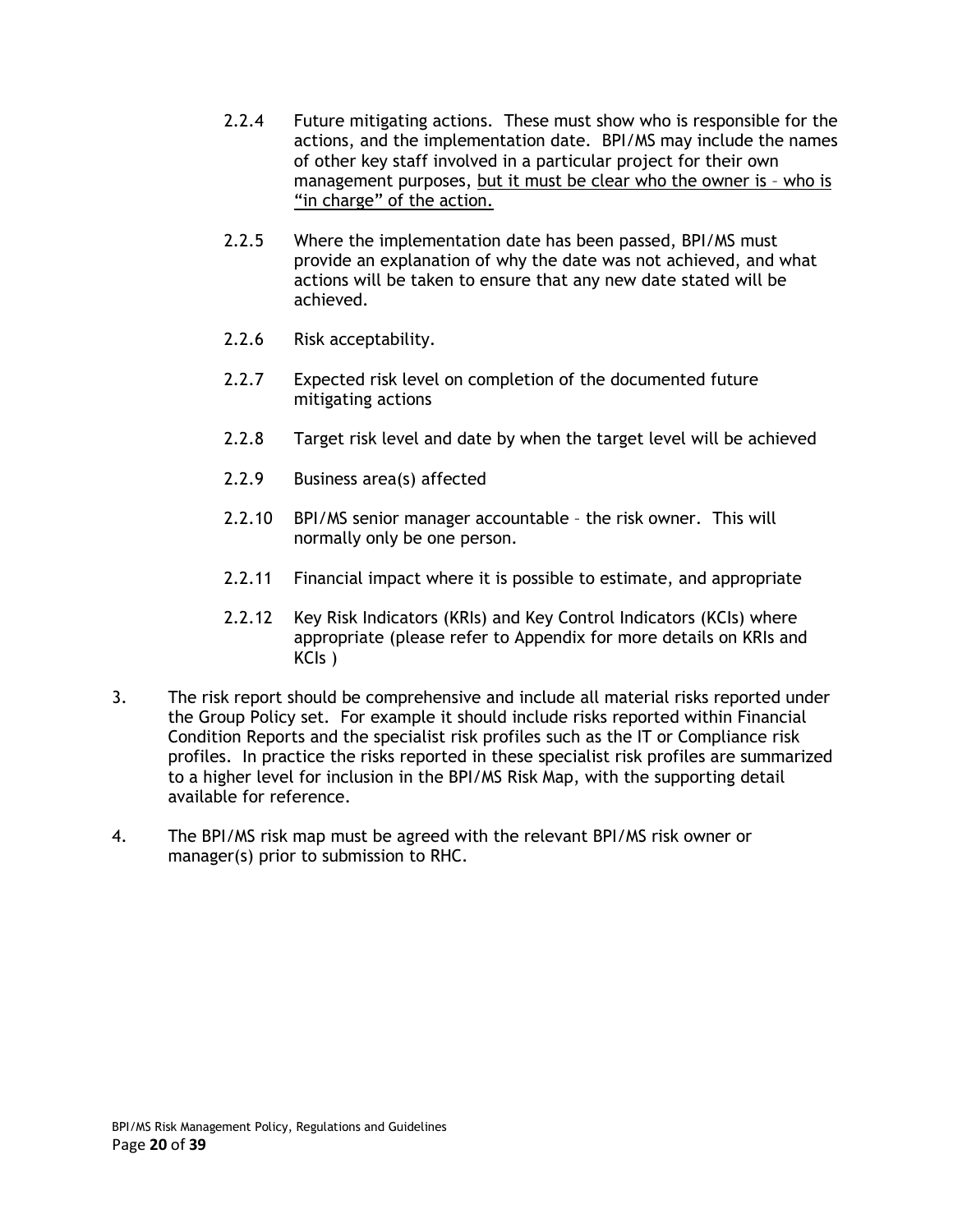# <span id="page-20-0"></span>**Regulation No.7 – Risk Appetite**

#### 1. **Determining the acceptable level of an individual risk**

The risk appetite of the Group, and by BPI/MS, is set by the appropriate Board of Directors.

The acceptable level of risk for an individual risk, i.e. BPI/MS risk appetite, is determined through a combination of the following approaches:

- 1.1 Use the Group policies and guidance to provide clear 'rules' or 'minimum standards' and thereby define the acceptable risk level for the BU. These should be supplemented by BPI/MS policies and guidance.
- 1.2 Request the Board for guidance on the level of acceptability for a specific risk.
- 1.3 Request RHC for guidance on the level of acceptability for a specific risk.
- 1.4 Use the BPI/MS risk report to set out (for risks currently outside of appetite) the target risk that the BPI/MS senior management team considers 'acceptable' and the key mitigating actions that should achieve this target level by the stated date.

#### 2. **Comparison to Risk Appetite for individual risks (Risk Acceptability)**

- 2.1 Each risk on the BPI/MS' Risk Profile should be compared with the risk appetite of the business for this risk.
- 2.2 The color of the risk 'bubble' in the risk map shows if the risk is within risk appetite, or if it is on track to return to within risk appetite by using one of the following 4 categories:

#### Green: Acceptable Risks

Sufficient controls are in place; and The residual risks are within acceptable tolerance levels.

#### Amber: Mitigated Risks

These are outside of appetite, but which have future mitigating action plans that: Reduce the risk sufficiently; and Reduce the risk quickly enough.

Red-Amber: Volatile risks

These are Amber or Green risks where: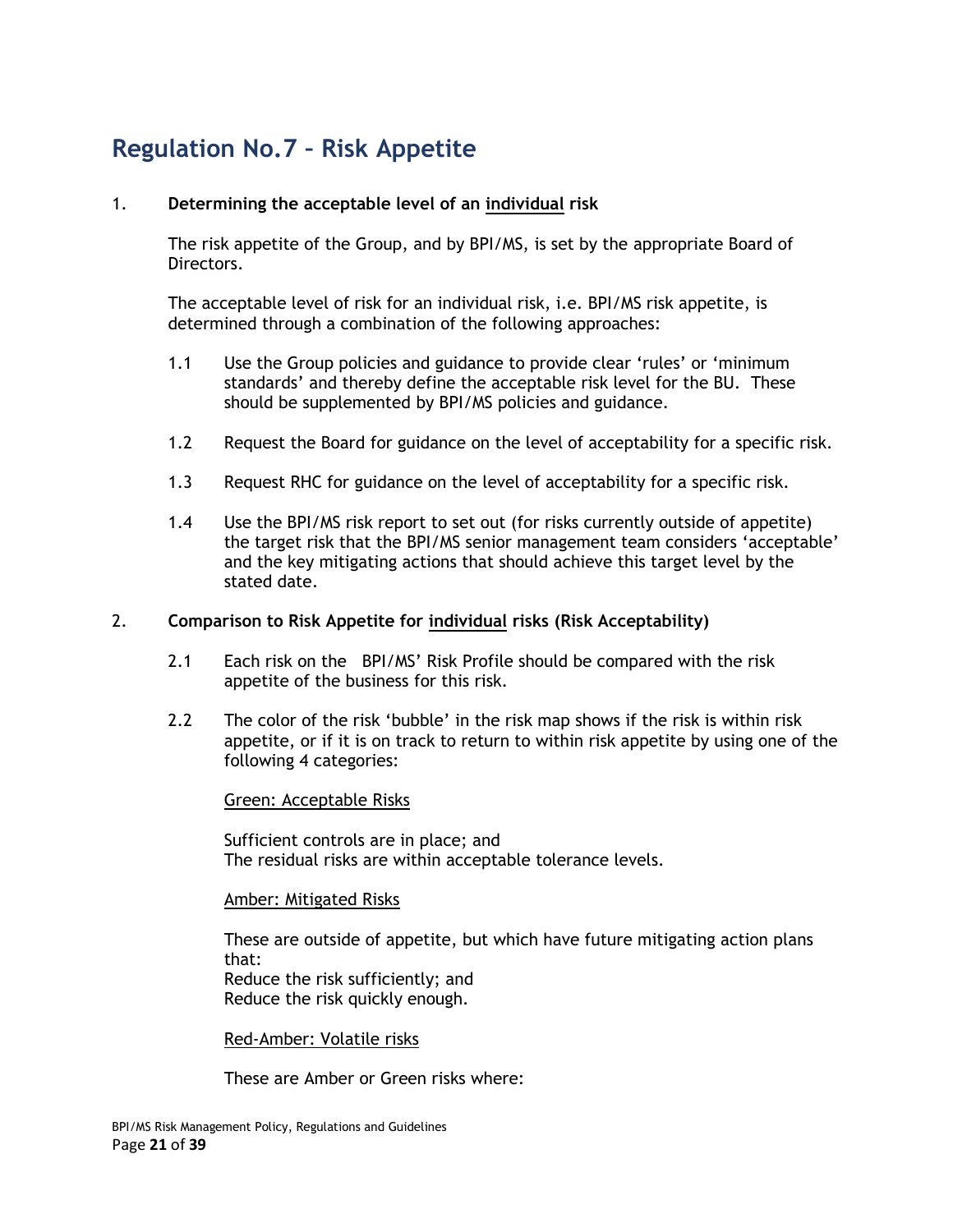The risk is volatile due to external events which could result in the impact increasing rapidly; and Existing mitigating controls or future actions are appropriate but will need to be reviewed frequently.

#### Red: Unacceptable Risks

These risks are unacceptable due to: Insufficient mitigating action plans; or Action plans that do not reduce the risk quickly enough.

#### 3. **Adequacy of Risk Mitigating Controls and Future actions**

- 3.1 Each risk on the BPI/MS risk profile should be compared with the risk appetite of the business for this risk, taking into account the cost effectiveness of alternative risk mitigating options.
- 3.2 Where the risk is outside of appetite, the risk mitigation activities should be closely monitored.
- 3.3 The local management team is responsible for providing advice to the Board on whether or not:
	- a. The current controls are sufficient to manage the risk to within an acceptable level; and
	- b. The future actions that further mitigate the risk are sufficient to reduce the risk to an acceptable level, within an acceptable timeframe.
- 3.4 Where a risk mitigating activity falls behind schedule, a reassessment of the timeliness of actions in bringing the risk to within appetite must be made.
- 3.5 If the speed of delivery of the actions is unacceptable, a reassessment to 'Red' status must be made.
- 3.6 The implementation and testing of these controls is the responsibility of management within the business. Risk Managers should provide support and independent challenge on the adequacy of future plans and mitigating action plans before they table the risk report to the Risk Management Working Committee. Where material, the effectiveness and adequacy of these controls will be tested as part of the assurance program undertaken by the internal audit functions.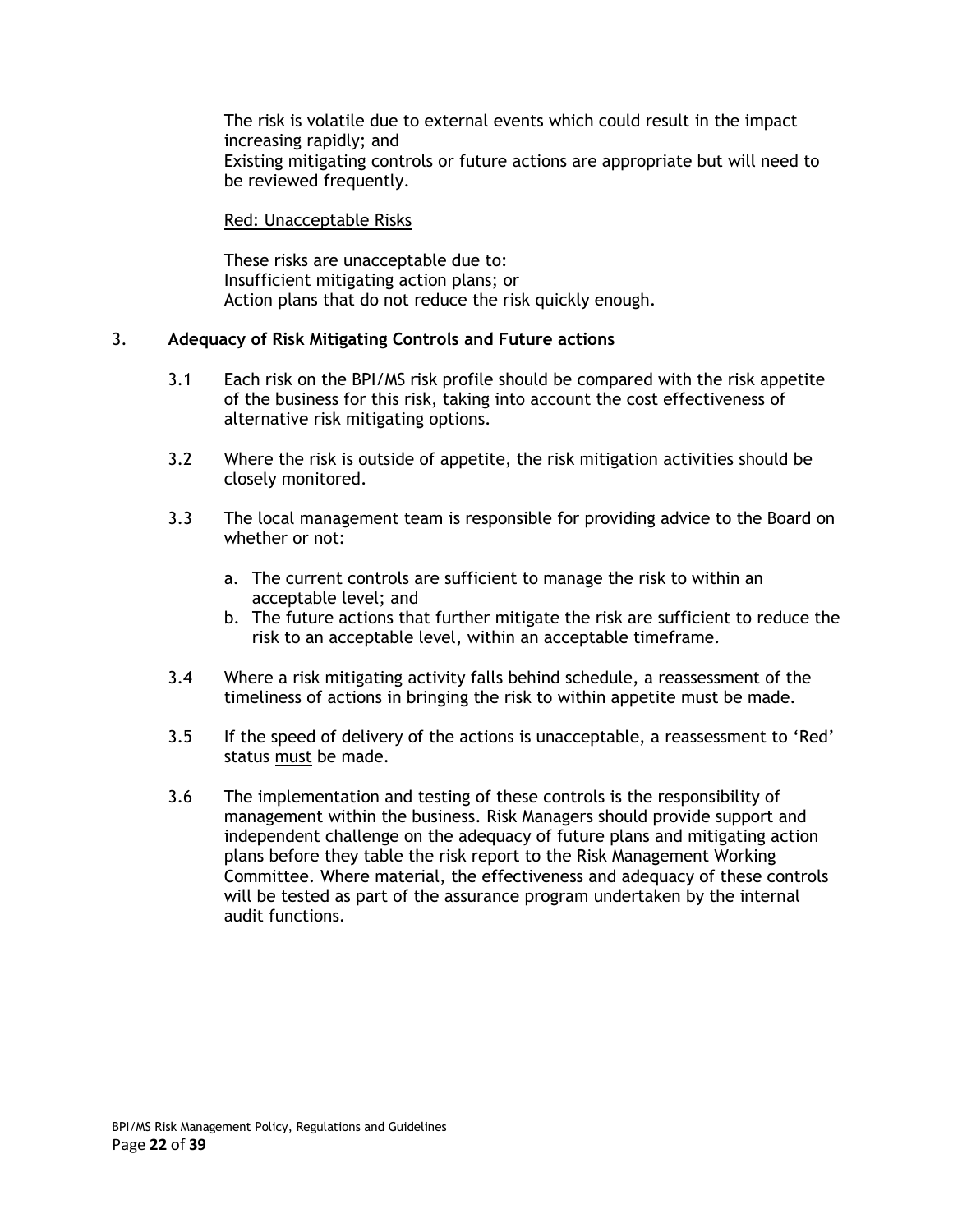# <span id="page-22-0"></span>**Regulation No.8 – Integration Risk Assessment & Risk Profiling**

#### 1. **Role of Integration Steering Committee**

- 1.1 During an integration, a steering committee (ISC) would normally be established by the Board or local management to ensure smooth implementation.
- 1.2 It is recommended ISC scope should include reviewing and monitoring the integration risks identified including the action plans to mitigate these risks on a regular basis.
- 1.3 If necessary ISC should issue instructions or take decisions to ensure all identified risks are promptly followed up, remediated or mitigated.
- 1.4 If an ISC is not established, this role should be assumed by the Risk Management Working Committee and Senior Management Committee whichever is more appropriate.
- 1.5 It is the roles of local divisional/departmental workgroups or task forces set up to identify their respective integration risks and mitigation action plans.
- 1.6 The integration risks and mitigation action plans should be reported in BPI/MS Risk Register and discussed at the Risk Management Working Committee.
- 1.7 If necessary these risks should be escalated to BPI/MS Risk Profile so that they can be tabled for information, discussion and if necessary decision at local Board meetings.
- 1.8 All draft integration risks/profile and their mitigation action plans should be submitted to RHC Risk Management team for review and comments as part of regional Governance and Oversight functions before they are tabled at Board meetings.
- 1.9 Any decisions to be taken shall be made by local Board and/or CEO after taking into consideration RHC Risk Management team feedback.
- 1.10 RHC Risk Management will ensure relevant stakeholders or departments are consulted in BPI/MS and/or RHC before rendering feedback including suggestions.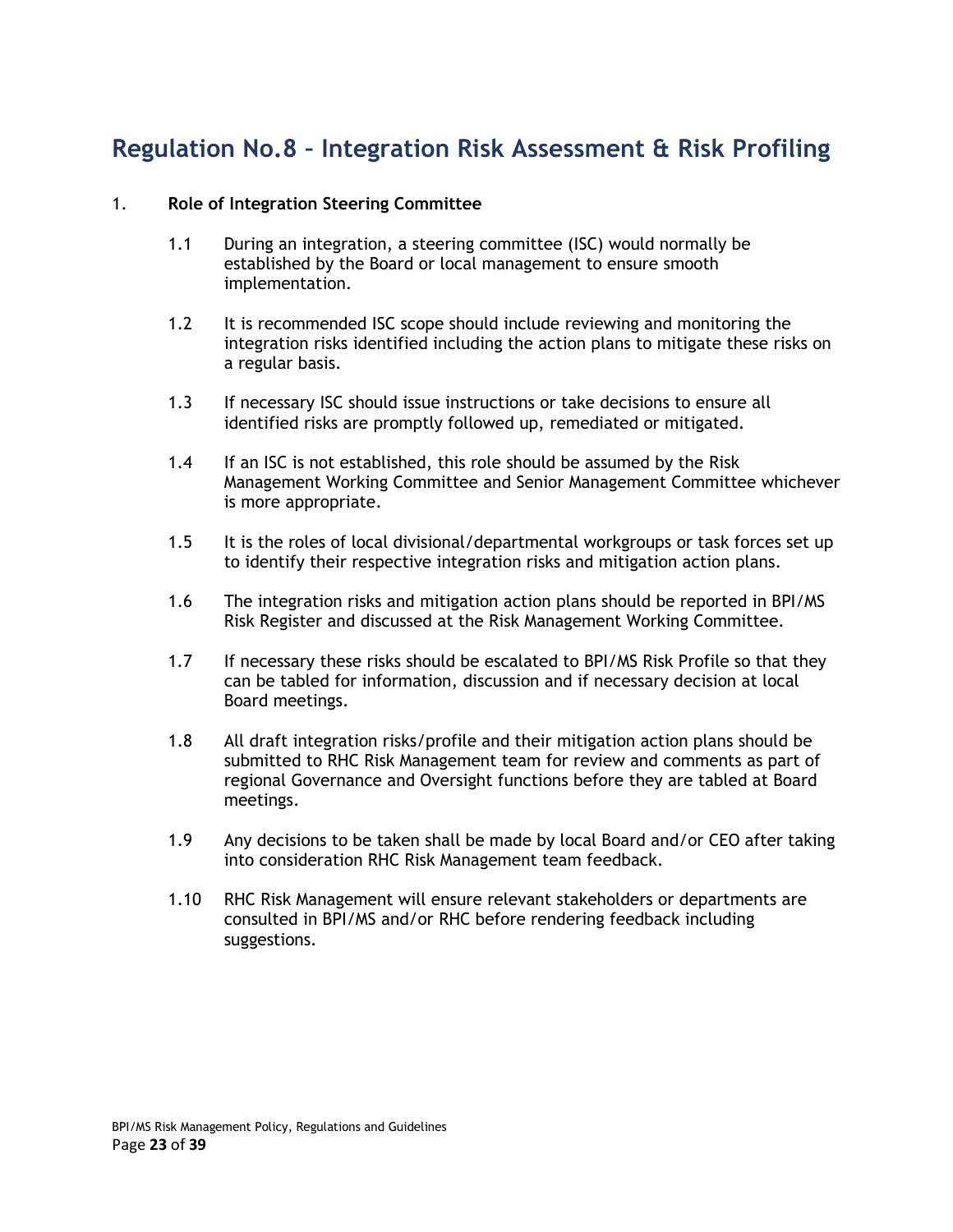# <span id="page-23-0"></span>**Regulation and Guideline Owner**

N/A

# <span id="page-23-1"></span>**Regulation and Guideline Manager**

N/A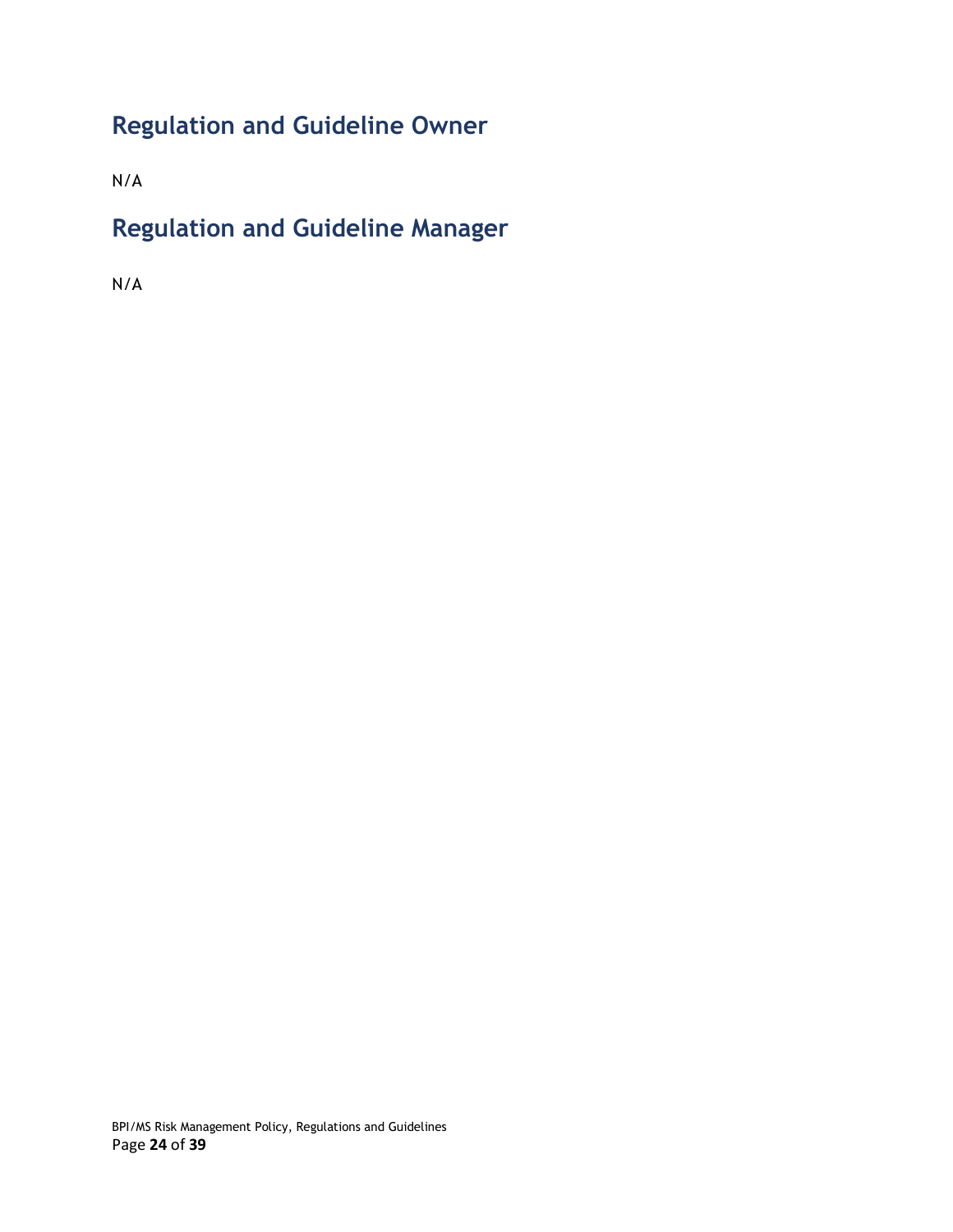<span id="page-24-0"></span>BPI/MS Risk Management Policy - The Guidelines

# **The Guidelines**

**Version 3.0** 

Appendix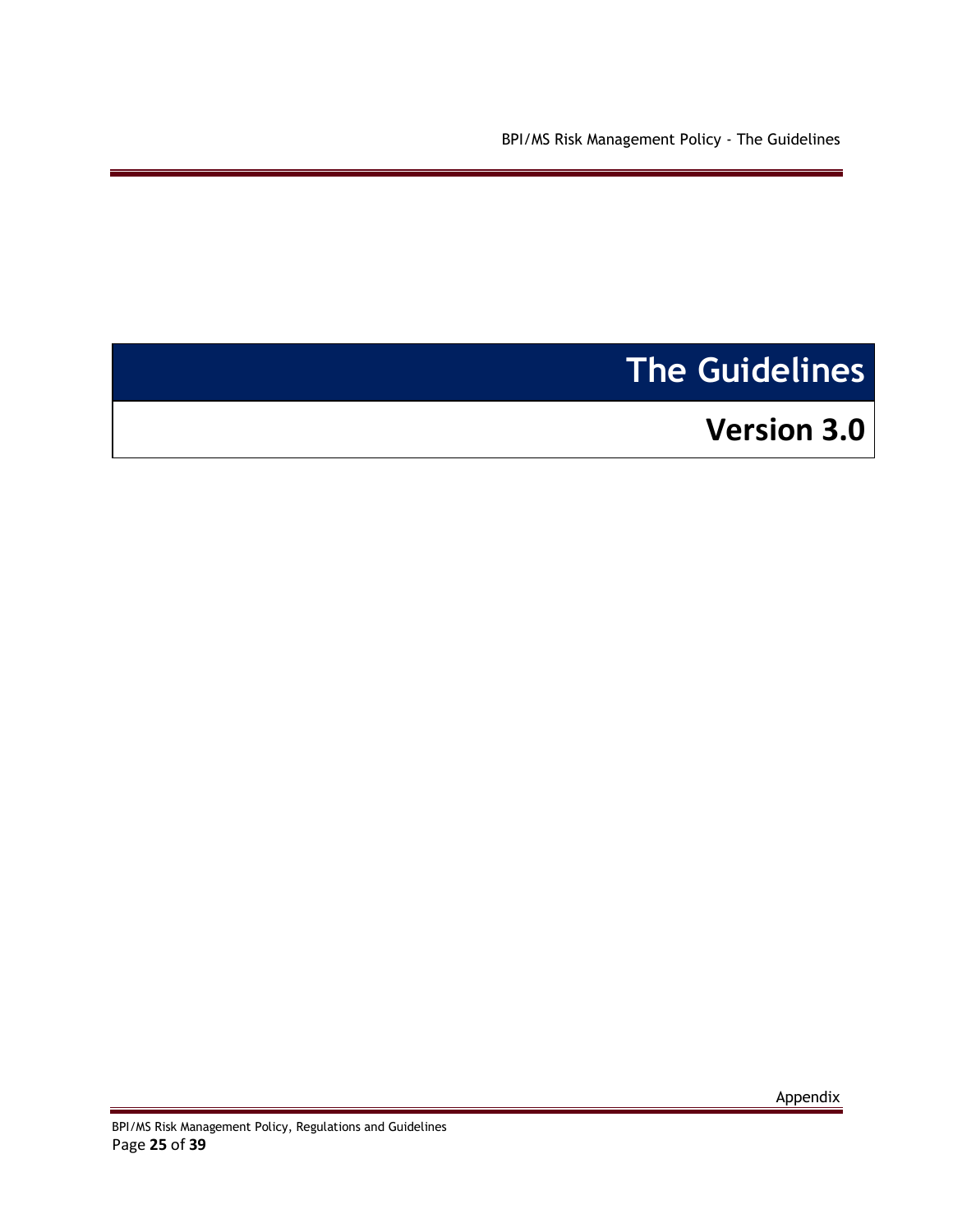# <span id="page-25-0"></span>**Guidance Note No.1 – Reference to MSIJ Policy**

This policy should be read in conjunction with it:

- 1. MSIJ Risk Management Policy & Guidelines for Overseas Operations.
- 2. BPI General Policy on Operational and IT Risk Management

# <span id="page-25-1"></span>**Guidance Note No 2 – Reference to other MSIG Asia Regional Polices**

The following are some of the policies which rely upon material within MSIJ Risk Management Policy and Guidelines for Overseas Operations, and should be read in conjunction with it:

#### **A-2 Compliance Policy**

This policy sets out an effective compliance and regulatory risk framework covering accountabilities, reporting and controls.

#### **A-5 Internal Audit Policy**

This policy defines the Group's process for providing objective, reliable audit assurance to the Group Board that the Group's internal controls and processes are operating effectively.

#### **A-6 Internal Controls Policy**

This policy sets out the principles to be adopted to ensure there is a consistent approach to internal controls within the Group.

#### **A-8 Legal Risk and Use of Lawyers Policy**

This policy sets out the principles and practices for the management of legal risks.

#### **B-1 Financial Management Policy**

This policy sets out the principles and practices for the financial management in the Group.

#### **B-2 Investment Policy**

This policy sets out the principles and practices for the management of investment risks.

#### **B-5 Taxation Policy**

This policy sets out the principles and practices for the management of tax risks.

#### **D-1 IT Governance Policy**

This policy sets out the principles and practices for the management of IT risks.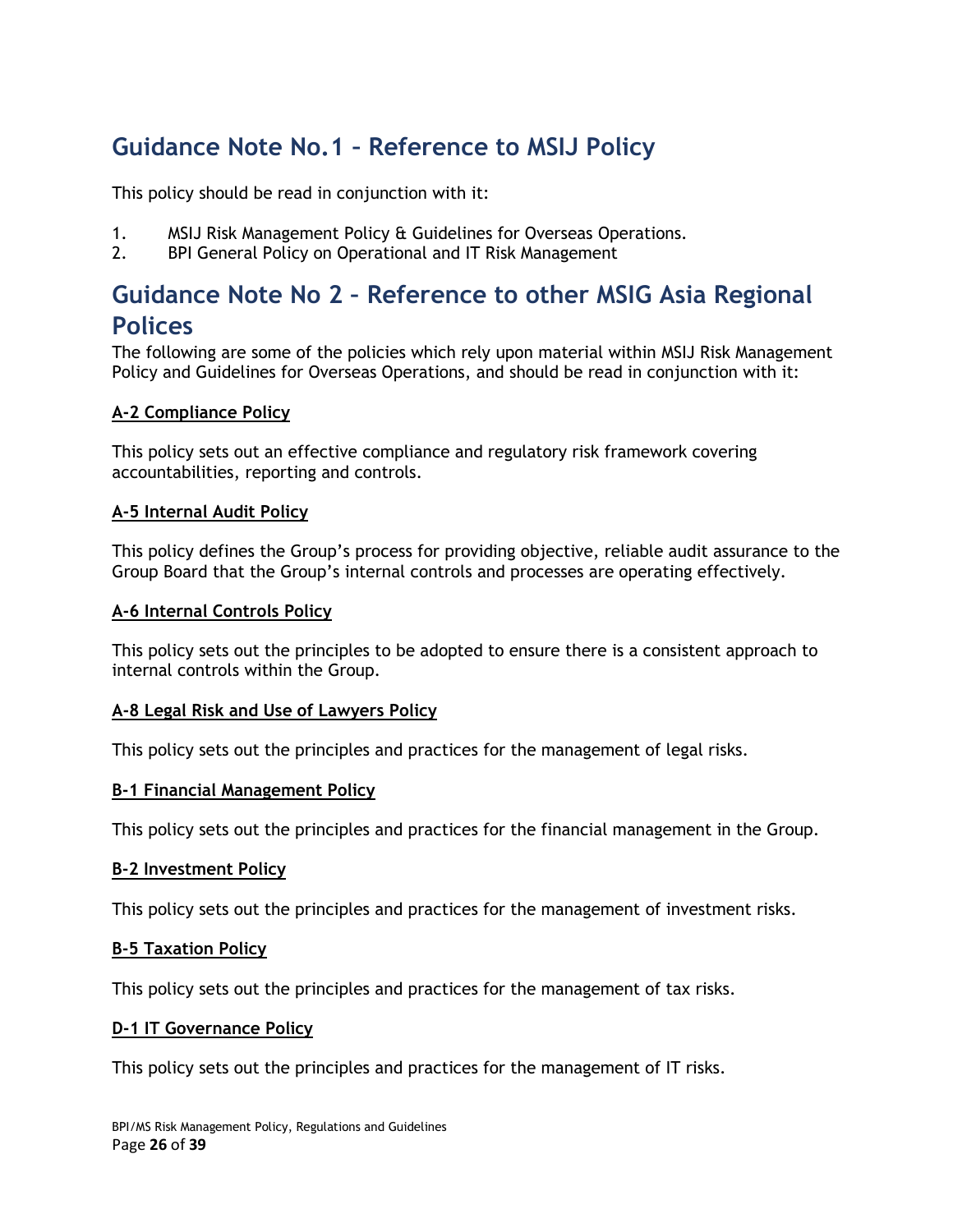# **Appendix**

# <span id="page-26-0"></span>**Version 3.0**

BPI/MS Risk Management Policy, Regulations and Guidelines Page **27** of **39**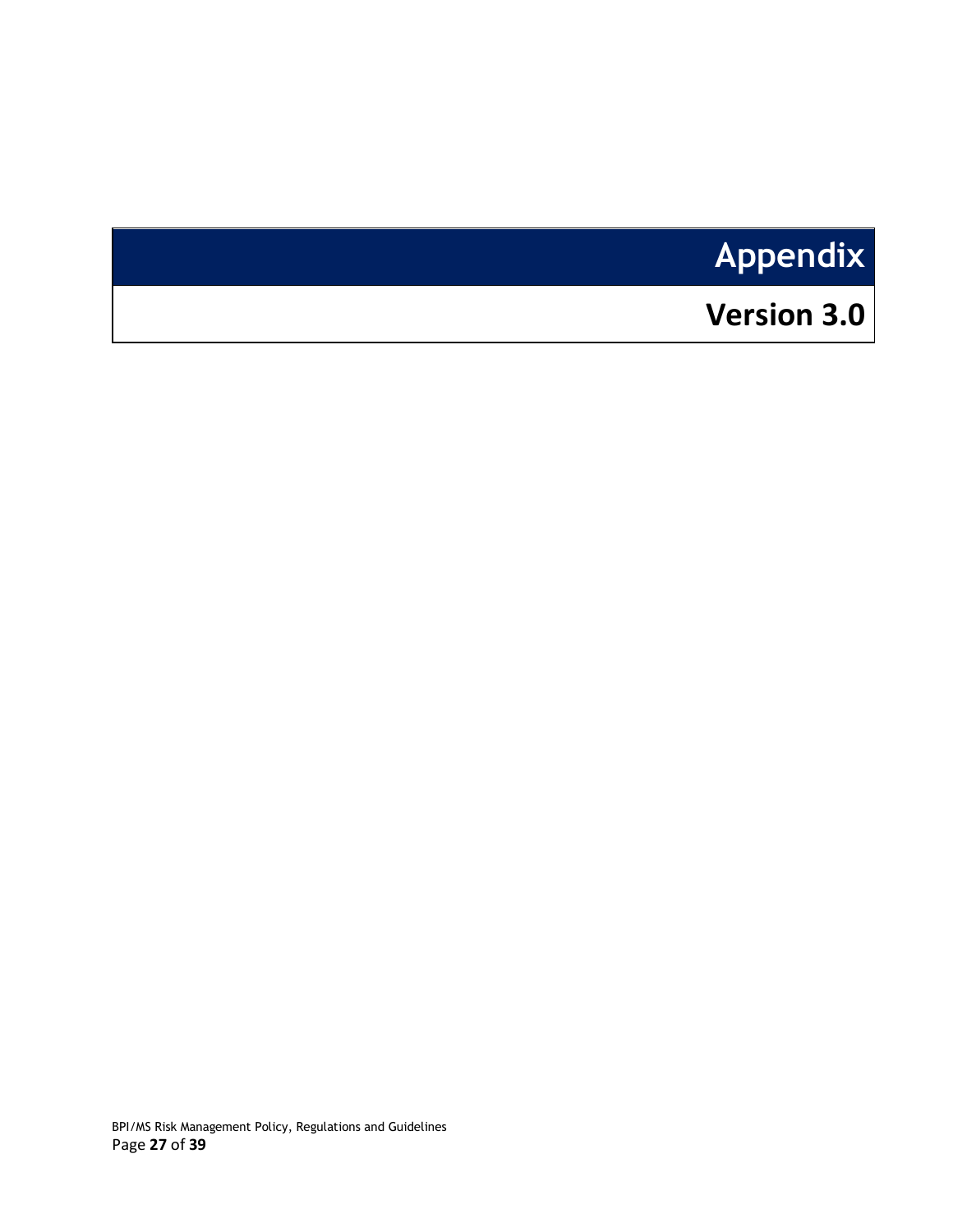# <span id="page-27-0"></span>**Appendix 1 – Business Unit Covered under the Policy**

1. BPI/MS INSURANCE CORPORATION

# <span id="page-27-1"></span>**Appendix 2 – Subsidiaries under BU Purview Covered**

1. Not Applicable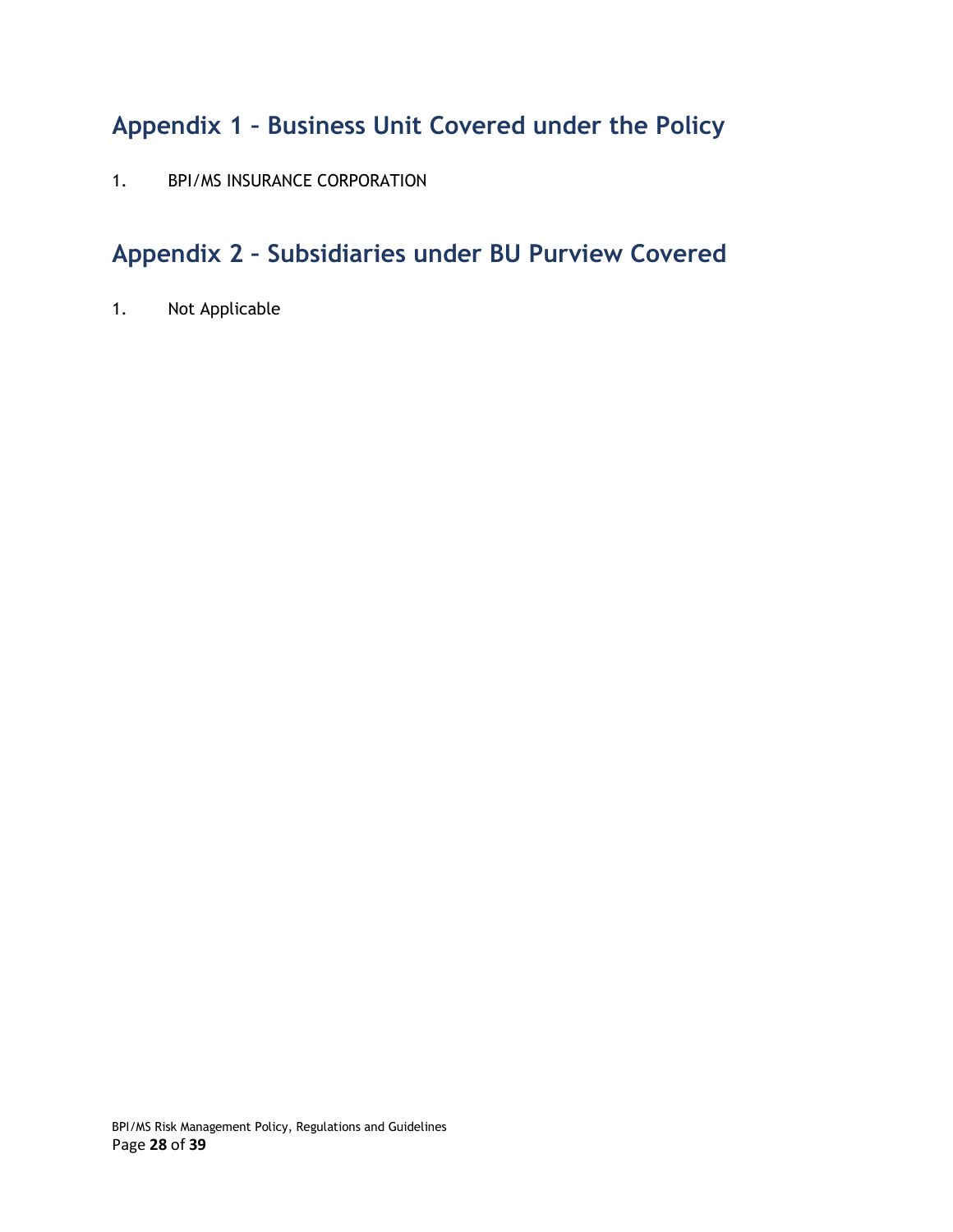# <span id="page-28-0"></span>**Appendix 3 – Dispensation Request Template**

#### **APPLICATION FOR DISPENSATION FROM AN MSIG ASIA POLICY**

| MSIG Asia Policy Dispensation Requested For   |  |
|-----------------------------------------------|--|
| <b>BU Requesting Dispensation</b>             |  |
| <b>BU Policy Coordinator</b>                  |  |
| <b>BU Policy Owner</b>                        |  |
| Area(s) covered by Policy for which           |  |
| dispensation is requested                     |  |
|                                               |  |
| Reason(s) why BU cannot comply with the       |  |
| <b>MSIG Asia Policy</b>                       |  |
|                                               |  |
| State whether dispensation requested is       |  |
| permanent or transitional, with reasons.      |  |
| Where transitional dispensation is requested, |  |
| give timetable for compliance.                |  |
| If permanent dispensation is requested, what  |  |
| alternative(s) could be adopted?              |  |
|                                               |  |
| Highlight any regulations that compliance     |  |
| with the MSIG Asia Policy could violate.      |  |
|                                               |  |
|                                               |  |
| RHC Policy Owner                              |  |

| RHC Policy Owner                          |                          |
|-------------------------------------------|--------------------------|
| Dispensation granted?                     | YES / NO                 |
| Permanent or transitional?                | PERMANENT / TRANSITIONAL |
| Additional comments or explanation by RHC |                          |
| Date this dispensation expires (if any)   |                          |

#### **Notes for completion**

Be as specific and detailed as possible in requesting dispensation: help the RHC PO understand why you cannot comply.

Where transitional dispensation is requested, give realistic timetables.

Where there are regulatory issues in complying, give potential penalties etc

If there is any additional information or supporting documentation that you can give this maybe supplied under separate cover.

**MSIG Holdings (Asia) Pte Ltd Regional Holding Company April 2013**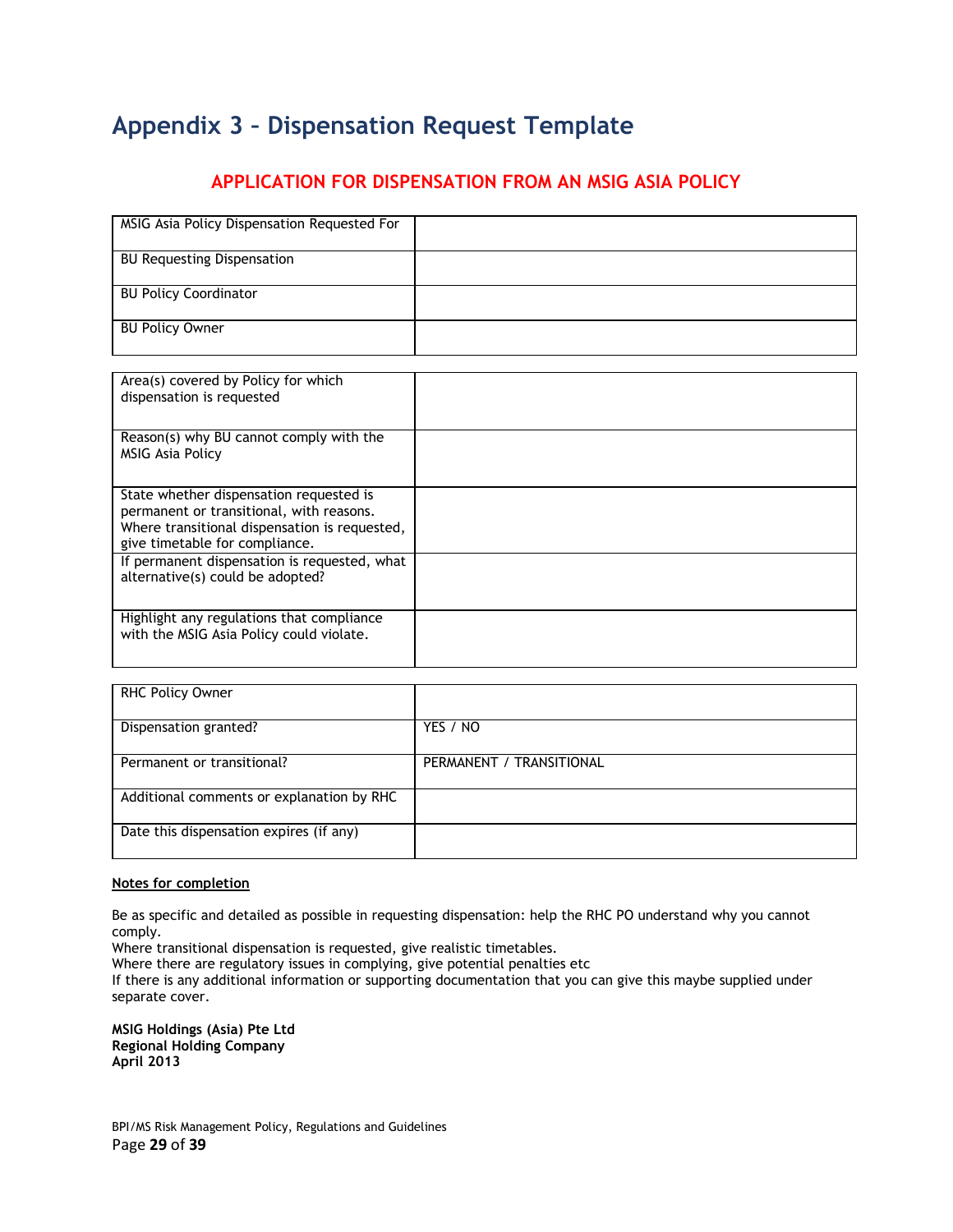# <span id="page-29-0"></span>**Appendix 4 – Financial Materiality Thresholds for Individual Business Units**

These thresholds may be amended from time to time by RHC.

It is extremely important that both management and risk teams consider the non-financial criteria for assessing risks, as well as these financial criteria. This is because these non-financial criteria are often the main driver for a risk assessment, as they give rise to a higher risk assessment than the financial assessment alone.

For example:

BU materiality levels (SGD millions)

| Catastrophic | Critical | Significant | Important   |
|--------------|----------|-------------|-------------|
| 60 million   | 60 to 15 | 15 to 5     | < 5 million |
|              | million  | million     |             |

For smaller scale BUs, these points may be considered:

- Financial loss that will bring the company to technical insolvency (below minimum solvency requirement but not necessarily real insolvent) should be considered as 'Critical'
- 5% of normalised Profit before Tax or 0.5% of Total Assets (excluding goodwill), whichever is higher should be considered as 'Significant'
- In the between, the scale should be based on management's risk appetite.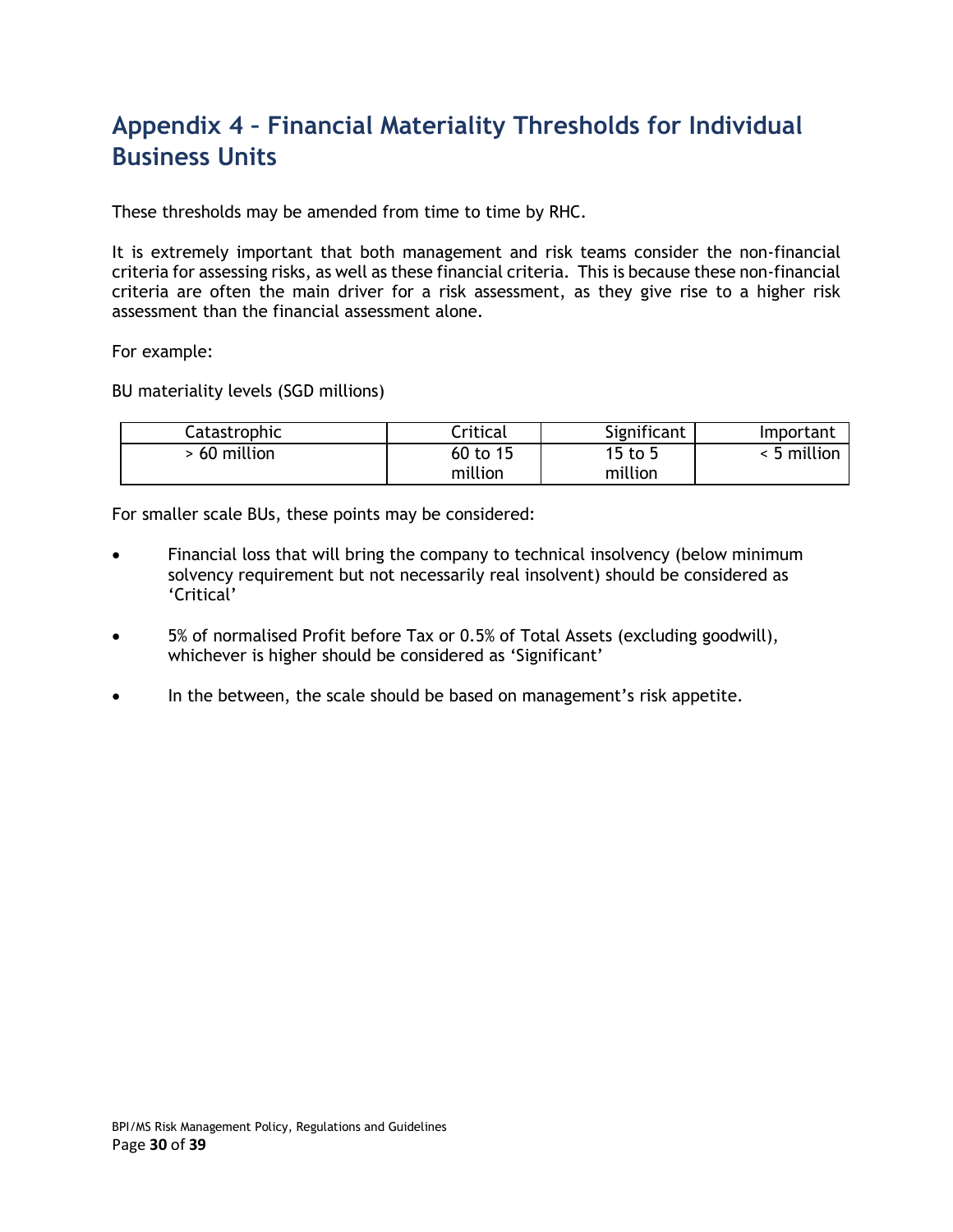# <span id="page-30-0"></span>**Appendix 5 – Review Process Diagram**

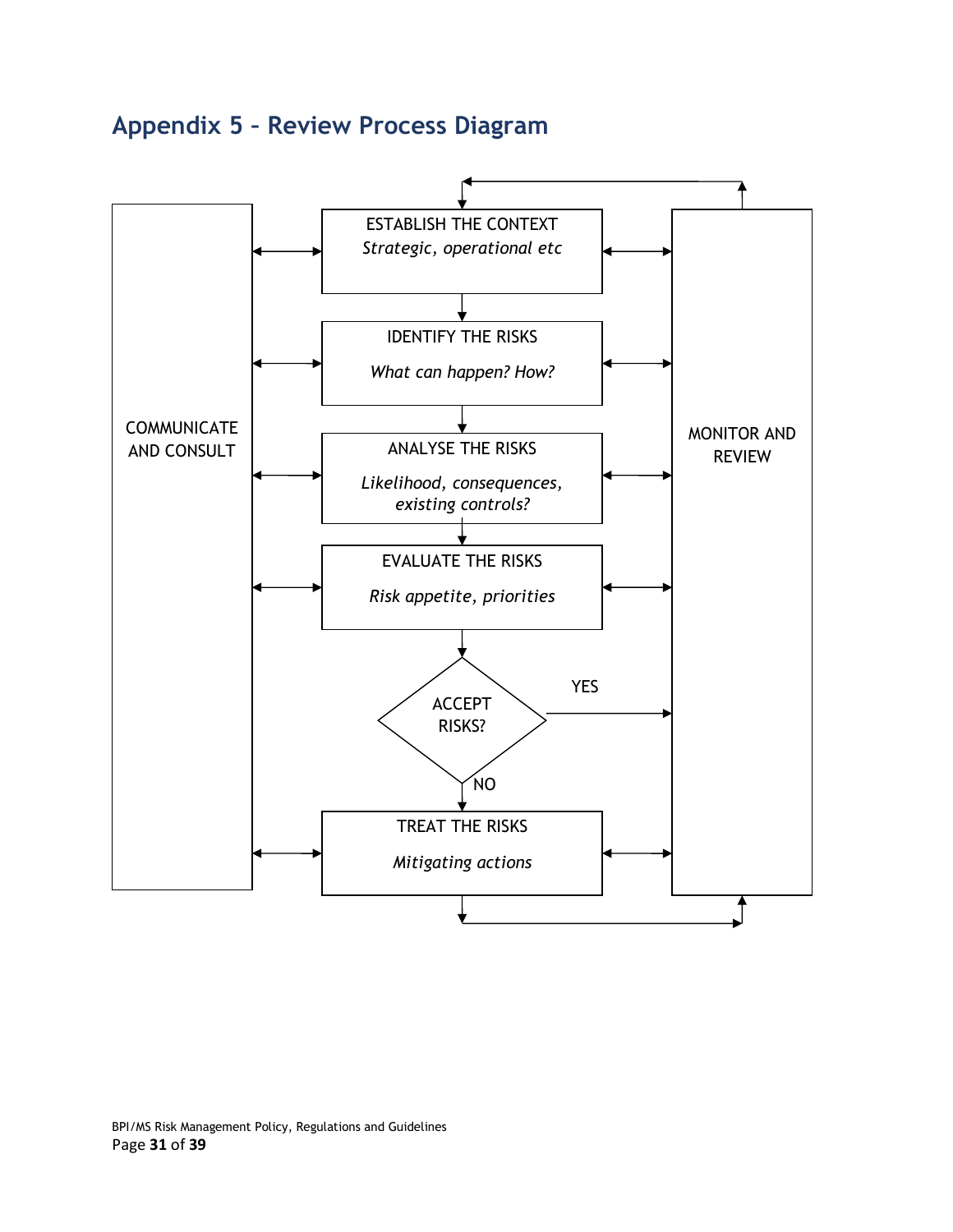# <span id="page-31-0"></span>**Appendix 6 – Examples of Risk to be Included within each Risk Category**

|                    | <b>CATASTROPHIC</b>                                                                                                                                                                                                                                                                                                                                                                                                                               | <b>CRITICAL</b>                                                                                                                                                                                                                                                                                                                                                                                                                                                                                                                                                             | <b>SIGNIFICANT</b>                                                                                                                                                                                                                                                                                                                                                                                                                                                                                                                                                      | <b>IMPORTANT</b>                                                                                                                                                                                                                                                                                                                                           |
|--------------------|---------------------------------------------------------------------------------------------------------------------------------------------------------------------------------------------------------------------------------------------------------------------------------------------------------------------------------------------------------------------------------------------------------------------------------------------------|-----------------------------------------------------------------------------------------------------------------------------------------------------------------------------------------------------------------------------------------------------------------------------------------------------------------------------------------------------------------------------------------------------------------------------------------------------------------------------------------------------------------------------------------------------------------------------|-------------------------------------------------------------------------------------------------------------------------------------------------------------------------------------------------------------------------------------------------------------------------------------------------------------------------------------------------------------------------------------------------------------------------------------------------------------------------------------------------------------------------------------------------------------------------|------------------------------------------------------------------------------------------------------------------------------------------------------------------------------------------------------------------------------------------------------------------------------------------------------------------------------------------------------------|
| Financial          | A serious threat to<br>the viability of the<br><b>BU</b><br>• Equity market crash<br>to levels that<br>impact BU solvency<br>requirements.<br>• Fundamental<br>deterioration of<br>back-year reserves<br>giving rise to<br>solvency issues.<br>• Catastrophe or<br>terrorist act of an<br>unforeseen size or<br>type, not covered<br>by the reinsurance<br>programme.                                                                             | A serious threat to<br>the financial<br>condition of the BU<br>or a serious threat of<br>failing to materially<br>achieve BU<br>performance targets.<br>$\bullet$ 5% or more<br>underachieving<br>against plan<br>• X% impact on a<br>balance sheet item                                                                                                                                                                                                                                                                                                                    | Substantial effect on<br>the BU but on its<br>own would not<br>threaten either the<br>financial condition of<br>the BU or<br>achievement of BU<br>performance targets<br>• Less than 5%<br>underachieving<br>against plan<br>$\bullet$ X% impact on a<br>balance sheet item                                                                                                                                                                                                                                                                                             | Minor impact from a<br>financial perspective<br>at BU level but will<br>not materially affect<br><b>BU</b> results.<br>• Typically an<br>emerging issue or a<br>higher risk issue<br>mitigated down by<br>controls.                                                                                                                                        |
| <b>Operational</b> | <b>Irrevocable impact</b><br>on the BU's or the<br>Group's operational<br>performance.<br>• Operational failure<br>affecting 50% or<br>more of BU<br>customers.<br>• Major disaster (e.g.<br>bomb, flood, plane<br>crash or sabotage)<br>at a key IT<br>processing centre<br>for the BU that is a<br>single point of<br>failure with no<br>recovery plan for<br>such a disaster.<br>• Failure to achieve<br>several key BU<br>performance targets | Major impact on the<br><b>BU's or Group's</b><br>operational<br>performance.<br>• Operational failure<br>affecting 25-50% of<br><b>BU</b> customers.<br>• Failure of a key<br>processing system<br>that is likely to<br>result in a failure to<br>recover in more<br>than 36 hours.<br>• A prolonged (1 week<br>or more) network<br>failure.<br>• Total failure or loss<br>of a major BU third<br>party (e.g. reinsurer<br>or outsourcing<br>provider).<br>• Failure to achieve a<br>key BU business<br>objective.<br>• An accumulation of<br>a high number of<br>uncleared | Issue which would<br>require careful<br>management with<br>some damage at an<br>individual customer /<br>stakeholder level.<br>• Operational failure<br>affecting 5 to 25%<br>of BU customers.<br>• Failure of a key BU<br>processing system.<br>• Partial failure of a<br>major BU third<br>party (e.g.<br>reinsurer or<br>outsourced<br>provider).<br>• Total failure of a<br>significant BU<br>Corporate Partner.<br>• Disruption to one or<br>more planned BU<br>business objectives.<br>• Excessive claims<br>leakage.<br>• Major failing in<br>pricing processes, | Issue is noticeable<br>but easily<br>manageable.<br>• Operational failure<br>affecting up to 5%<br>of the BU<br>customers.<br>• Deteriorating<br>performance of a<br>BU third party.<br>• Failure to recover<br>an important BU<br>system in less than<br>5 days.<br>• Frauds perpetrated<br>against the BU,<br>whether claims<br>frauds or other<br>types |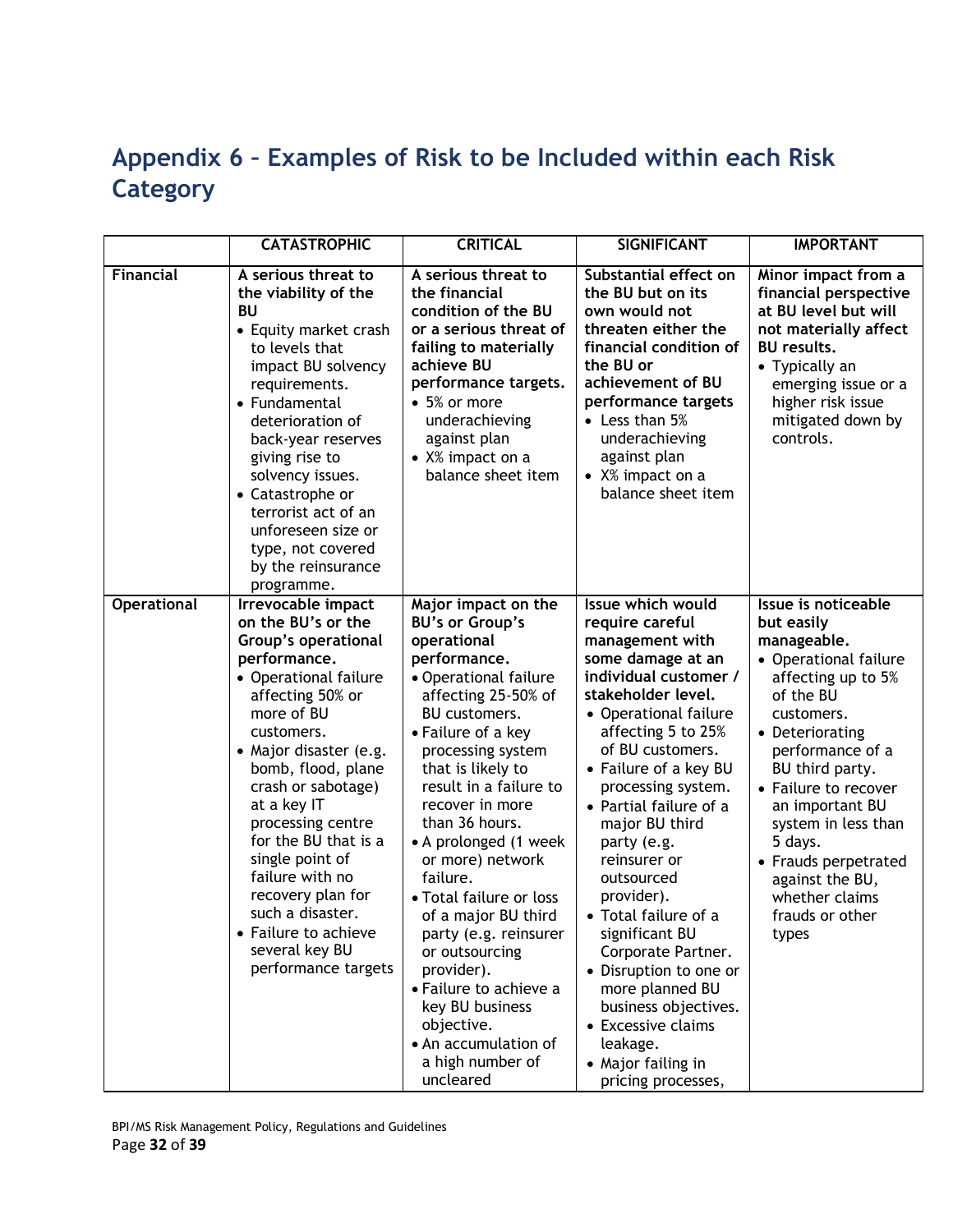|              |                       | significant audit               | not picked up from                     |                                     |
|--------------|-----------------------|---------------------------------|----------------------------------------|-------------------------------------|
|              |                       | and/or risk issues              | MI.                                    |                                     |
|              |                       |                                 |                                        |                                     |
|              | <b>CATASTROPHIC</b>   | <b>CRITICAL</b>                 | <b>SIGNIFICANT</b>                     | <b>IMPORTANT</b>                    |
| Reputational | Irretrievable damage  | Major impact on the             | Issue which would                      | Issue is noticeable                 |
|              | to the BU's or the    | <b>BU's or Group's</b>          | require careful                        | but easily                          |
|              | Group's reputation    | reputation or brand             | management with                        | manageable.                         |
|              | or brand.             | which might be long             | some damage at an                      | • Adverse comment                   |
|              | • Downgrade of Mitsui | lasting and / or                | individual customer /                  | in local press                      |
|              | Sumitomo Insurance    | difficult to overcome           | stakeholder level.                     | • Less significant                  |
|              | Co., Ltd. credit      | • Significant                   | • One point                            | regulatory                          |
|              | rating to junk bond   | downgrade of Mitsui             | downgrade of                           | breaches of                         |
|              | status by an          | Sumitomo Insurance              | Mitsui Sumitomo                        | regulations                         |
|              | external rating       | Co., Ltd. credit                | Insurance Co., Ltd.                    | enforced by a less                  |
|              | agency.               | rating by an<br>external rating | credit rating by an<br>external rating | "active" regulator<br>with no track |
|              | Accounting/g          | agency                          | agency.                                | record of imposing                  |
|              | overnance failures    | • Accounting                    | • Management failure                   | adverse penalties                   |
|              | similar to those at   | /governance                     | at a senior                            | (fines, public                      |
|              | Barings/Enron/Worl    | failings that are               | management level                       | censure or                          |
|              | dcom (i.e. issues     | sufficiently serious            | within a major BU.                     | remediation                         |
|              | are of such a         | to impart                       | • Significant adverse                  | programmes).                        |
|              | magnitude that the    | significant damage,             | comment re the BU                      |                                     |
|              | BU is at risk of      | but overall the BU              | in national press, or                  |                                     |
|              | failing).             | is likely to be                 | equivalent.                            |                                     |
|              | • Management failure  | continuing.)                    | • Any significant                      |                                     |
|              | at a BU executive     | • Regulatory breach             | regulatory breach                      |                                     |
|              | level.                | leading to                      | of regulations                         |                                     |
|              | • Withdrawal of a key | regulatory                      | enforced by an                         |                                     |
|              | regulatory license.   | restrictions being              | "active" regulator,                    |                                     |
|              |                       | placed on the BU;               | such as the BNM or                     |                                     |
|              |                       | • Significant                   | MAS, with a record                     |                                     |
|              |                       | regulatory breach               | of imposing adverse                    |                                     |
|              |                       | resulting in major              | penalties                              |                                     |
|              |                       | public censure                  |                                        |                                     |
|              |                       | and/or extensive                |                                        |                                     |
|              |                       | remediation                     |                                        |                                     |
|              |                       | programs at the BU.             |                                        |                                     |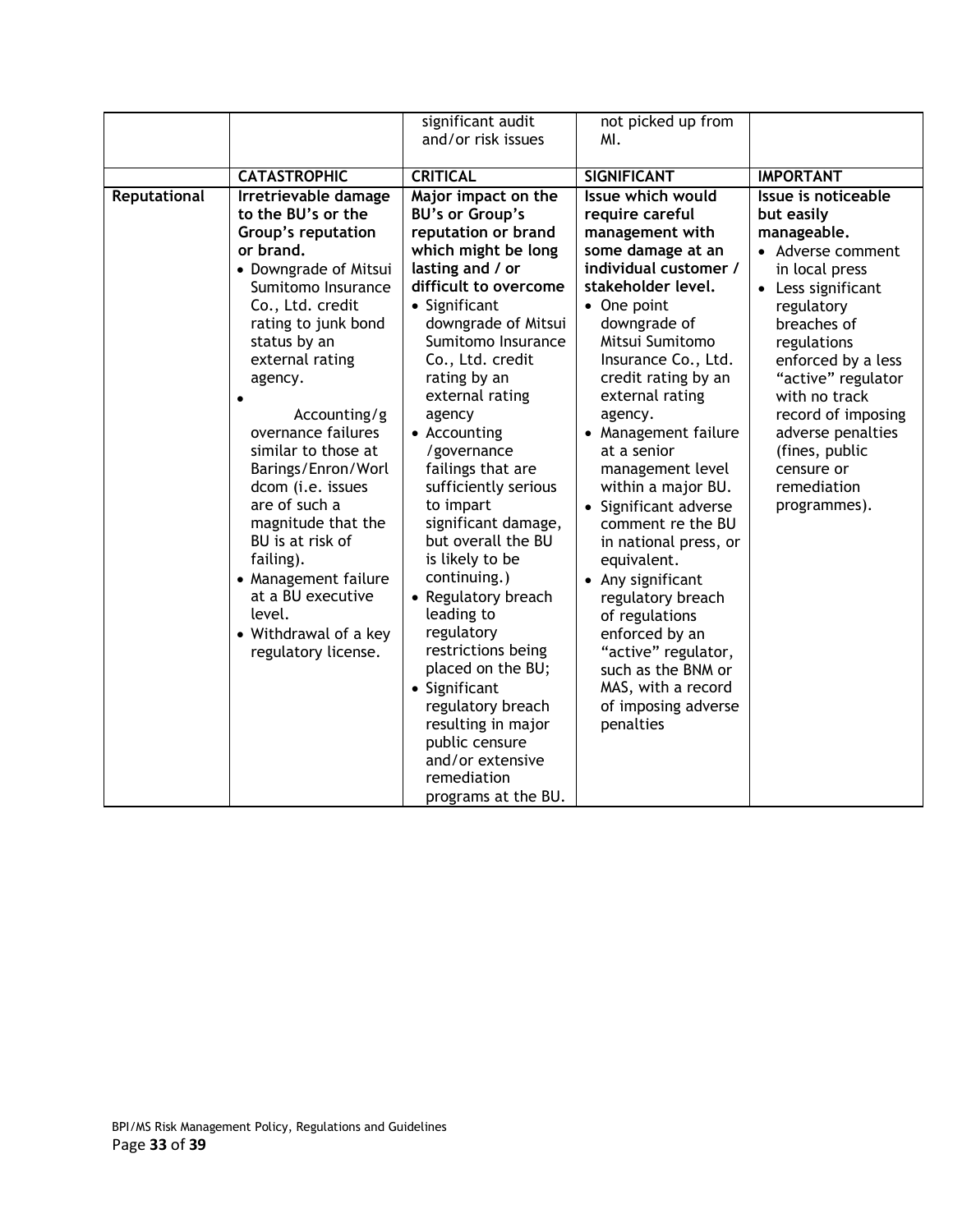# <span id="page-33-0"></span>**Appendix 7 – Guidance on making the Impact Assessment**

A BU must assess the impact of its risks in order to support their escalation and prioritisation. This does not require scientific or mathematical risk measurement techniques, however to be effective, impact assessments need to be made in a meaningful and consistent way across all risks.

Financial measurement is complicated as there are different methods for calculating profits e.g. pre-tax, post-tax, including investment income, etc. Therefore, it will often be more appropriate to use the Operational or Reputational criteria for selecting the appropriate impact category.

#### 1. **Operating profit vs alternative financial measures**

The assessment of risks by financial impact, should be by reference to the impact on shareholders' funds.

The financial measure for impact on shareholders' funds is operating profit as this tends to be the simpler measurement and is the value that most investors are interested in. Alternative measures of financial assessment will continue to be considered, in consultation with BUs.

#### 2. **Converting alternative financial measures to an equivalent operating profit measure**

A disadvantage of using profit as a measure is that a risk may not technically impact the Profit and Loss Account (P&L). For example, asset devaluations are made direct to reserves and do not pass through the P&L.

Although this seems a fairly technical difference; in practice it is sufficient to treat such items as if they did impact on operating profit, but make the position clear in the risk narrative.

Solvency and capital are key issues for insurance companies. To enable comparison with other reported risks, BUs should assess solvency or capital risks in terms of the affect they have on operating profit (i.e. the cost of capital), not the effect on capital itself. Where risks impact across a number of years, the most appropriate measure may be the net present value of the potential impact on the stream of future earnings.

The measurement basis should be included in the risk description.

#### 3. **One off loss vs. ongoing annual loss**

Consideration of time-scales is an important issue for sizing and prioritising risks. It is important to use the same time frame when measuring risks as otherwise it is difficult to compare and rank them.

The most appropriate period of measurement is a rolling period of one year, as this is a time-scale over which any potential risks should be reasonably foreseeable, and which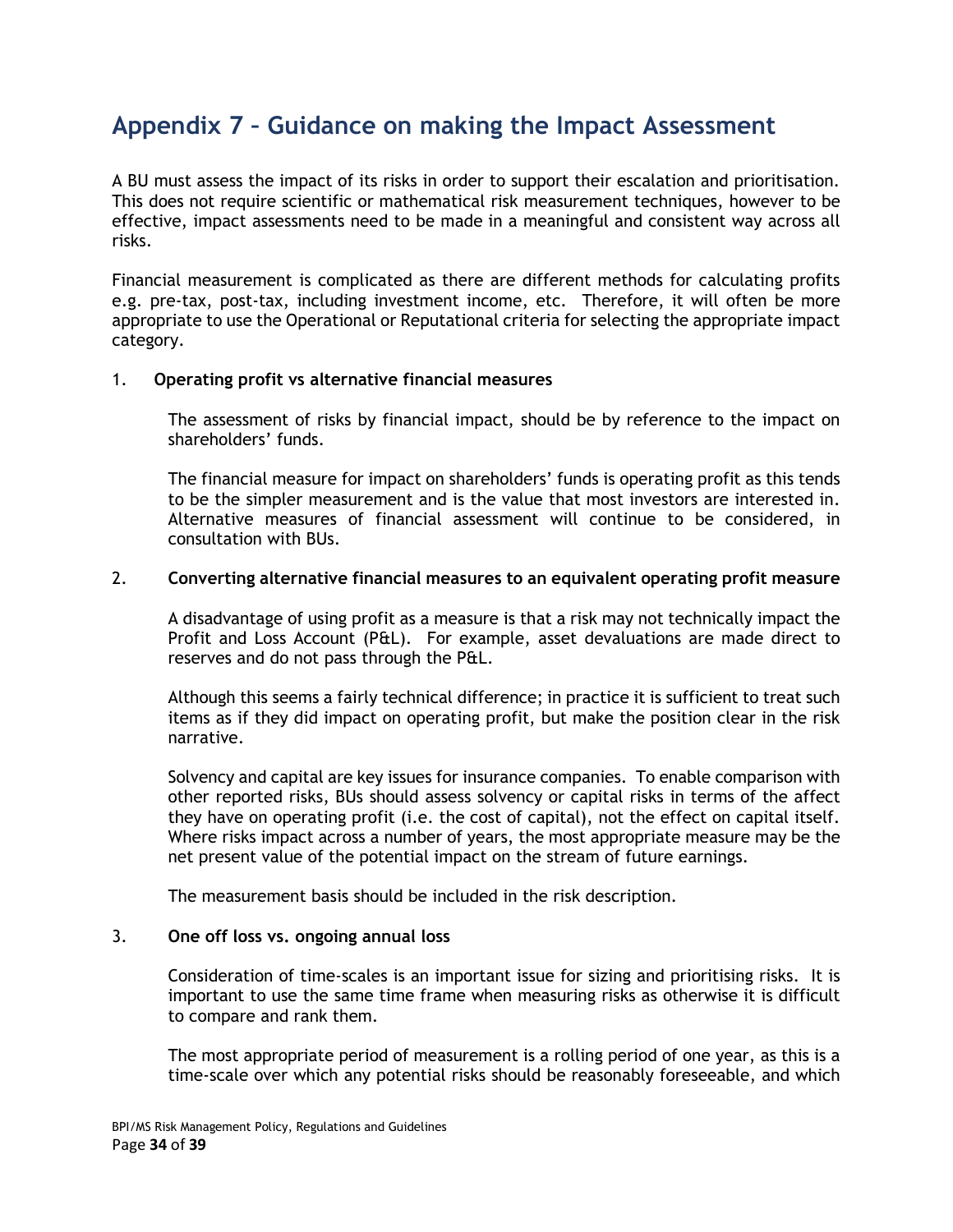fits into the Financial Reporting calendar and Corporate Governance requirements on Group reporting.

However, BUs may also need to measure risks in the medium and long-term (say 3-5 years), so as to give early warning of new and emerging risks appearing on the horizon. Where such risks span a number of years, an annualised amount should be calculated in order to make it comparable with other reported risks. As there will be both short and medium/long term scenarios for risk issues, BUs should use the greater of 1 year's or 3– 5 years' (annualised) effect on planned operating profit.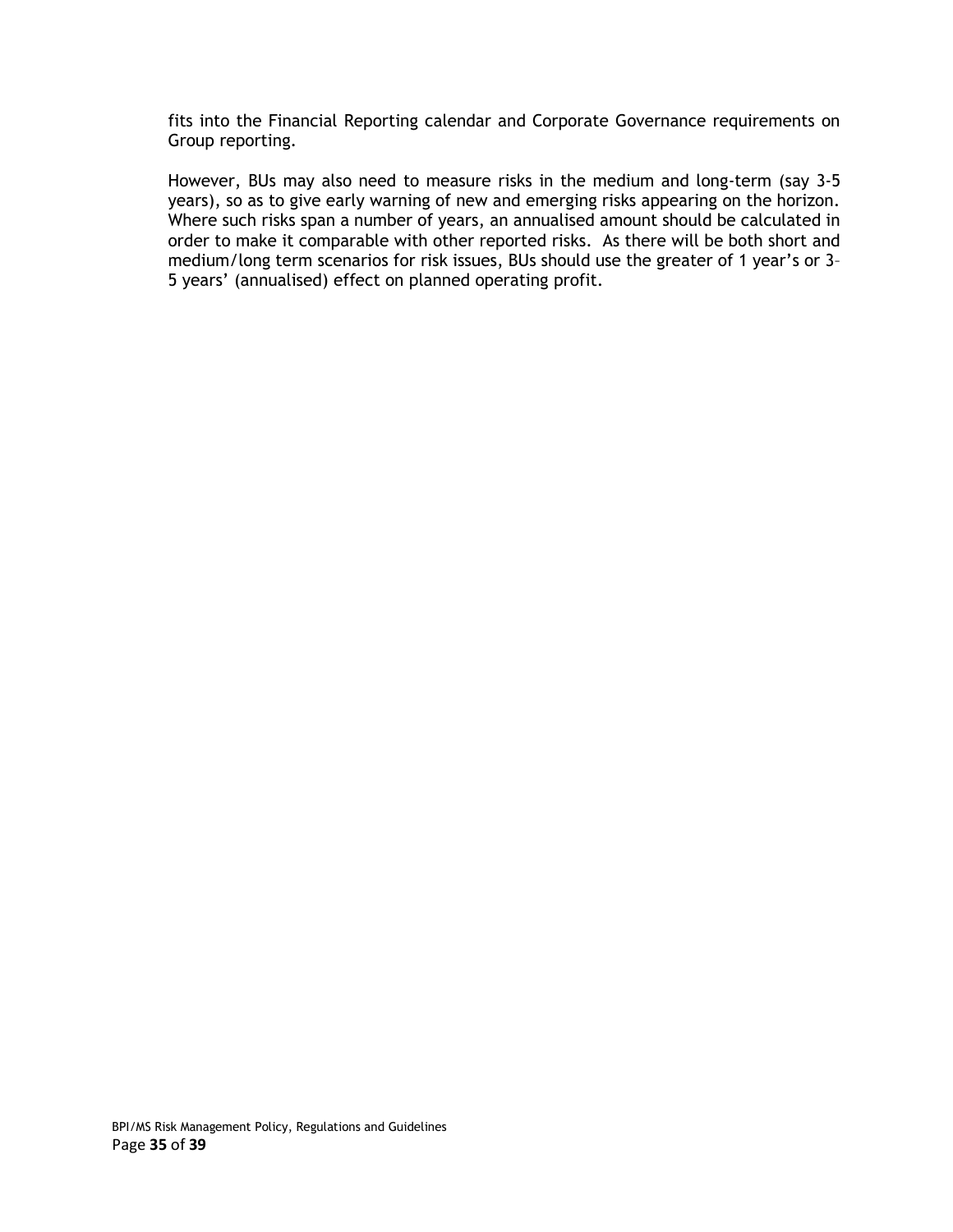# <span id="page-35-0"></span>**Appendix 8 – Key Risk Indicators (KRIs) and Key Control Indicators (KCIs)**

#### 1. **Definition**

A KRI is a quantitative indicator for monitoring changes and risk control status. KRI helps us to monitor our changing risk profile within our tolerance level.

The KRIs chosen will depend on what are the most appropriate indicators for the risk and the likely causes, as well as data available (i.e. exposure, management or results indictors)

Exposure Indicators are indicators for the status or changes of exposure

(e.g. 1. Maximum credit balance of single firm or person,

- 2. Risk amount by risk category,
- 3. Insured amount of natural catastrophe risk)

Management Indicators are indicators of the status which show the risk trend to be materialized

- (e.g. 1. Average share prices,
	- 2. Foreign exchange rates)

Result Indicators are indicators such as changes in number of materialized risks or amount of loss which help in recognising probability of unanticipated risk materialization (scale or number)

- (e.g. 1. loss ratio,
	- 2. Number of claims,
	- 3. Number of Dishonest and Unlawful Acts)

The KRI should be such that:

- i. it can be measured, i.e. a figure, a percentage, a rating, etc;
- ii. each KRI has a *reasonable* pre-defined limit that triggers a reassessment of the risk. If the limits are too tight it will always be flagged and if too loose it will never trigger; and
- iii. they are built around existing Key Performance Indicators (KPIs).

Different risks may require a variety of KRIs, but as a guide it is useful to aim for two to four KRIs for each risk.

A KCI is an indicator for monitoring the implementation status towards the goal of risk mitigation measures. KCI helps us to ascertain if we are 'in control' and if our controls are effective.

The KCIs chosen should be the primary key controls amongst all the risk mitigation plans. The goals (objectives and dues) of the primary key controls should be clarified so that implementation status can be monitored.

- (e.g. 1. Observation status of categorised risk limits,
	- 2. Implementation status of BCP drills)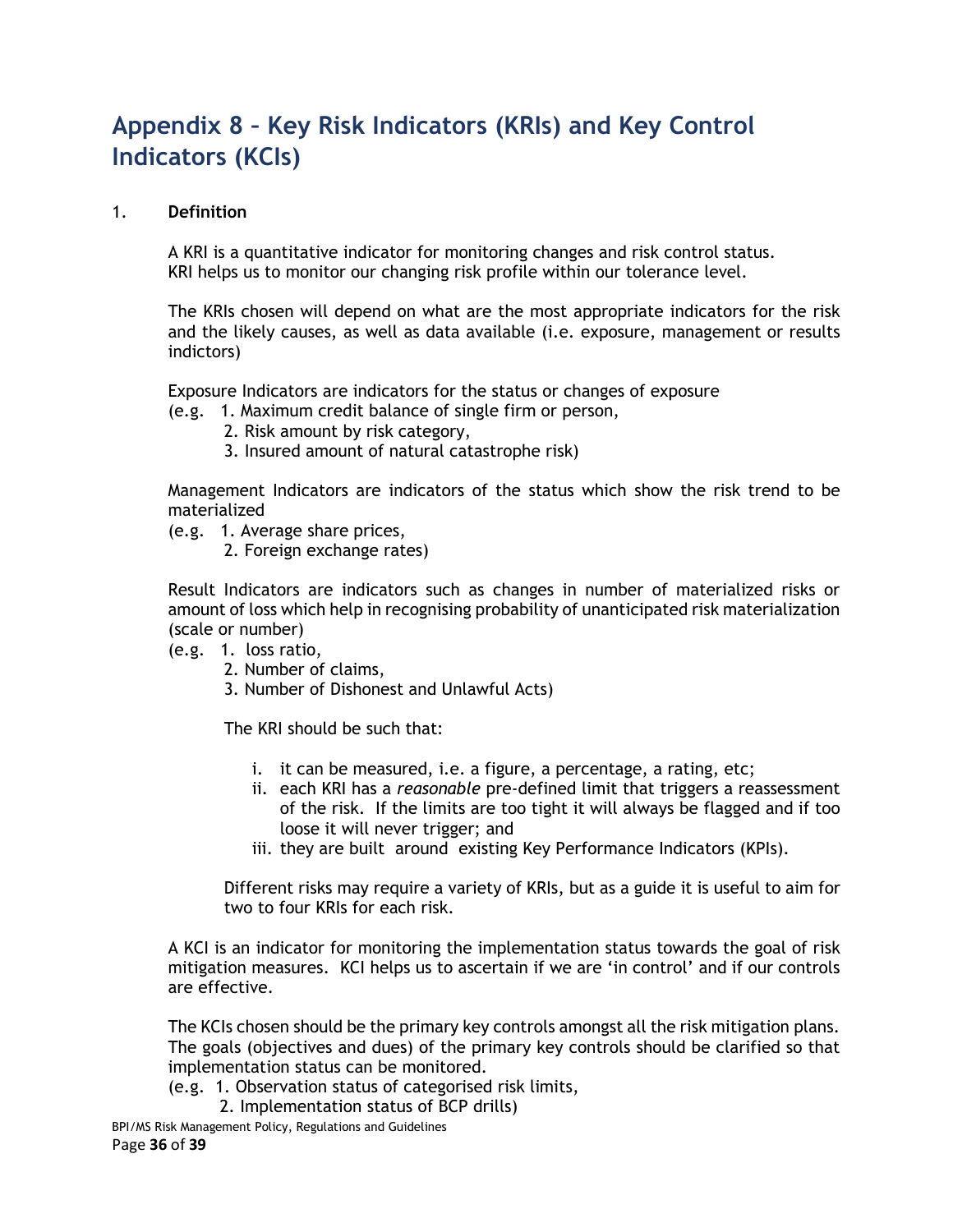Monitoring both KRIs and KCIs helps management to identify changing risk exposure and effectiveness of control measures.

They support the management of risk in the following ways:

- i. As an early warning system of potential movements in risk;
- ii. They are objective rather than subjective; and
- iii. They show links or correlations between risks, where a KRI or a KCI is appropriate for two or more risks.

#### 2. **KRI Trigger Levels**

Each KRI should be monitored against a set of triggers or risk tolerance levels. There are four trigger levels ranging from 1 (lowest) to 4 (highest).

| 1. Steady                | Monitored monthly by BU Risk Manager.                 |
|--------------------------|-------------------------------------------------------|
|                          | No further action required.                           |
| 2. Alert                 | Monitored bi-weekly by BU Risk Manager.               |
|                          | Review Future Mitigating Actions and Current Controls |
| 3. SMT / Risk Management | Monitored weekly by Risk Manager.                     |
| <b>Working Committee</b> | Risk Management Working Committee informed,           |
| Awareness                | Review Future Mitigating Actions and Current Controls |
| 4. Significant Change    | Change to probability / impact / appetite of the risk |
|                          | required, Risk Management Working Committee           |
|                          | informed, KRIs to be reassessed                       |

#### 3. **Example of the possible trigger levels for a KRI:**

If 'Staff turnover in Call Centre' was the KRI, the following may be the trigger levels:

| 1 Steady             | Turnover of less than 1%    |
|----------------------|-----------------------------|
| 2 Alert              | Turnover between 1% and 5%  |
| 3 SMT / RMWC         | Turnover between 5% and 10% |
| 4 Significant Change | Turnover greater than 10%   |

#### 4. **Role of Risk Manager**

The risk manager will need to:

- i. Agree trigger levels with management; and
- ii. Monitor, review and challenge to ensure the right balance is found.

### <span id="page-36-0"></span>**Appendix 9 – High Level Risk Categories**

(Please refer to Appendix – Risk Library for detailed descriptions on Risk Categories)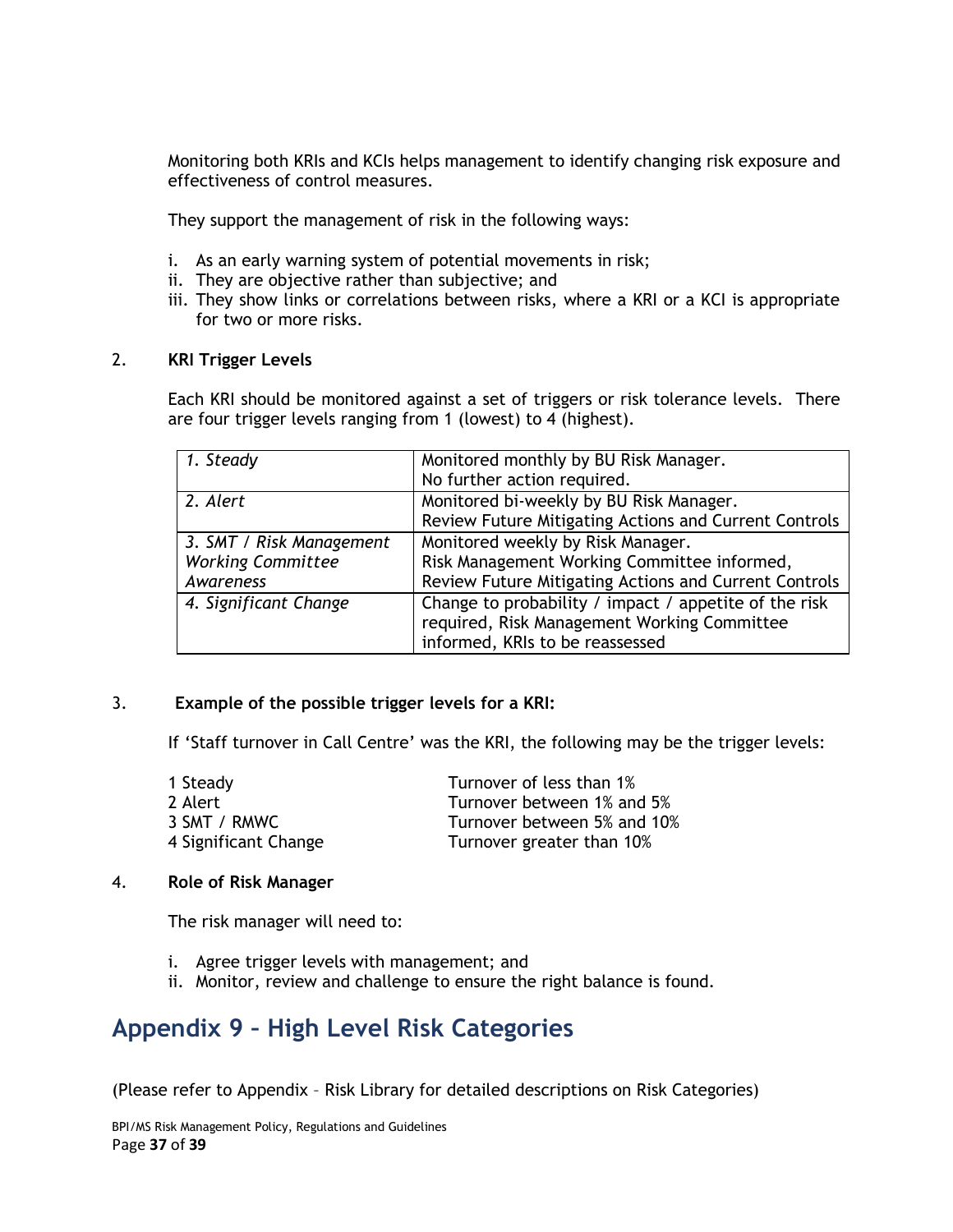| <b>Business risk</b>    | Risk of failure of the Board, or other body which has delegated<br>authority from the Board, in its responsibility for:<br>Understanding and approving the business plan (which includes<br>strategy and policy statements) and the risk management<br>systems.<br>Ensuring the policies adequately reflect strategy and the systems<br>provide a basis for the control of risks and commitments<br>accepted by the company. |
|-------------------------|------------------------------------------------------------------------------------------------------------------------------------------------------------------------------------------------------------------------------------------------------------------------------------------------------------------------------------------------------------------------------------------------------------------------------|
| <b>Financial risk</b>   | Risk arising from balance sheet mismanagement e.g. mismatch asset<br>liability etc. This also includes non-compliance in taxation<br>regulations.                                                                                                                                                                                                                                                                            |
| Insurance risk          | Risk includes underwriting, claim management and reinsurance. This<br>may due to inappropriate pricing or selection of insurance policies<br>and that claims liabilities previously established prove to be<br>deficient.                                                                                                                                                                                                    |
| Credit risk             | Risk of loss due to counterparty default.                                                                                                                                                                                                                                                                                                                                                                                    |
| Liquidity risk          | Risk that there are insufficient liquid assets to meet cash flow<br>requirements.                                                                                                                                                                                                                                                                                                                                            |
| Market risk             | Risk of loss due to exposure to the movement in the level of financial<br>variables such as equities, interest rates, or exchanges rates.                                                                                                                                                                                                                                                                                    |
| <b>Operational risk</b> | Risks of direct or indirect loss as a result of inadequate or failed<br>internal processes, people or systems; or from external events.                                                                                                                                                                                                                                                                                      |
| Group risk              | Risk of direct or indirect loss as a result of connection with a related<br>undertaking.                                                                                                                                                                                                                                                                                                                                     |

# <span id="page-37-0"></span>**Appendix 10 – Risk Library**

Refer to attached.